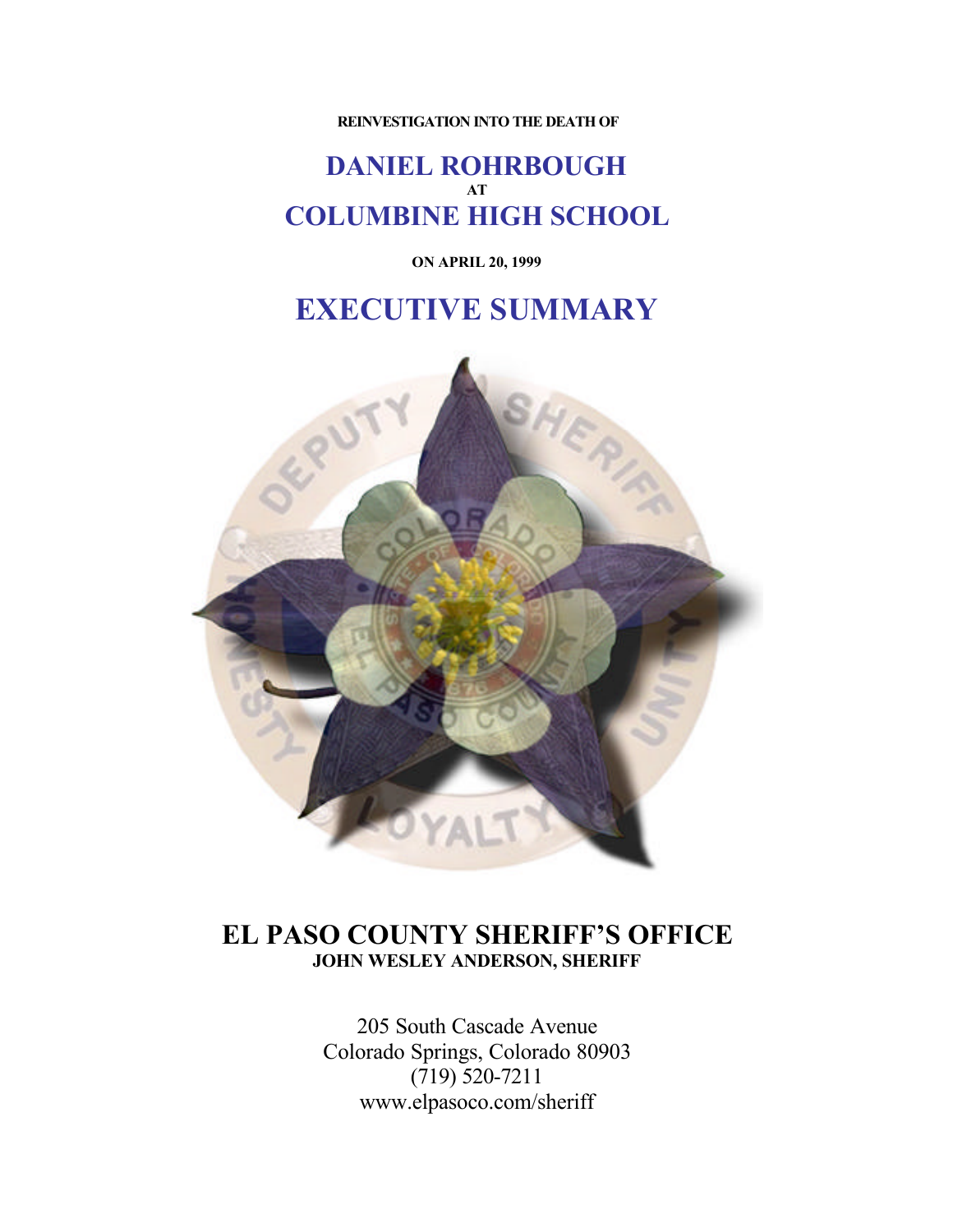# **TABLE OF CONTENTS**

|  | Page 2  |
|--|---------|
|  | Page 4  |
|  | Page 5  |
|  | Page 11 |
|  | Page 14 |
|  | Page 15 |
|  | Page 17 |
|  | Page 22 |
|  | Page 27 |

*The El Paso County Sheriff's Office would like to extend our sincere appreciation to the following organizations for their trust and confidence: Jefferson County Sheriff's Office, Denver Police Department, Colorado Bureau of Investigation, Arapahoe County Sheriff's Office, Jefferson County Coroner's Office and the staff of Columbine High School. Without their complete cooperation in providing unlimited access to their personnel, records, reports and physical evidence, the depth and thoroughness of the reinvestigation effort into the death of Daniel Rohrbough, at Columbine High School on April 20, 1999, could not have occurred.*

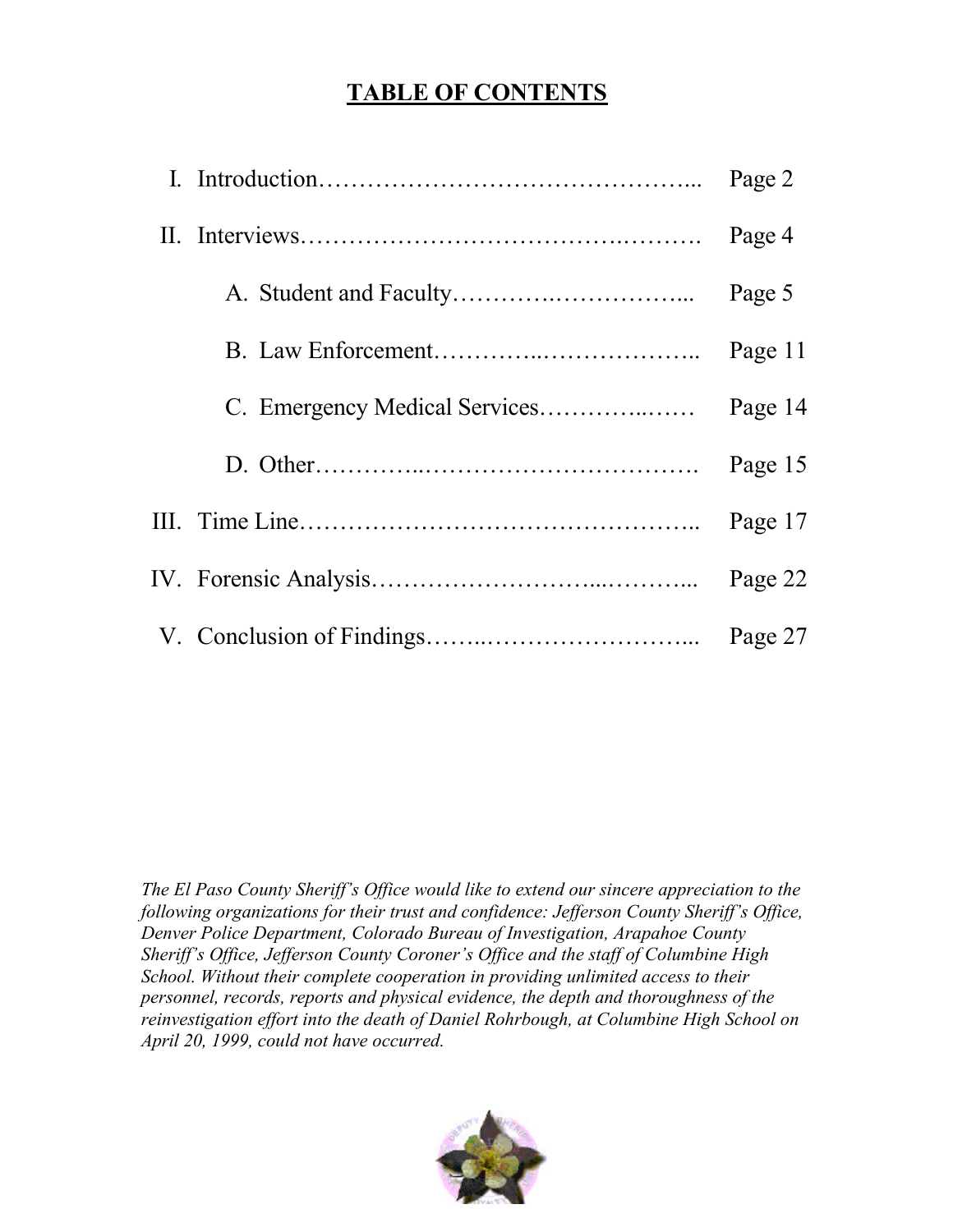# **INTRODUCTION**

On January 4, 2002, Sheriff John Wesley Anderson, of the El Paso County Sheriff's Office, received a written request from Sheriff John Stone, of the Jefferson County Sheriff's Office, outlining the scope of a reinvestigation Sheriff Stone had requested be conducted into the Columbine High School shootings that occurred on April 20, 1999. Sheriff Anderson and Sheriff Stone had previous conversations concerning the need for a reinvestigation into the shooting death of Columbine High School student Daniel Rohrbough. Sheriff Stone asked that the El Paso County Sheriff's Office conduct a reinvestigation into the shooting death of Daniel Rohrbough, as it had been alleged Denver Police SWAT Sergeant Dan O'Shea fired the fatal round killing Daniel. Daniel Rohrbough was one of thirteen (13) victims whose life was tragically and unexpectedly taken in the deadliest school shooting in United States history.

In the written request, Sheriff Stone asked Sheriff Anderson to reinvestigate the death of Daniel Rohrbough as well as focus on allegations regarding specific statements relating to the events surrounding his death. These included:

- Statements alleged to have been made by Deputy Annette Walker (Smoker) of the Jefferson County Sheriff's Office.
- Statements alleged to have been made by Deputy James Taylor of the Arapahoe County Sheriff's Office.
- Statements attributed to Sergeant Daniel O'Shea of the Denver Police Department.
- Any witnesses that may have overheard any statements made by, or related to, the aforementioned individuals.

Sheriff Anderson directed a team of detectives be assigned to further reinvestigate the death of Daniel Rohrbough, with an emphasis on addressing the issues cited in the request received from Sheriff Stone. The team assembled to investigate Daniel Rohrbough's death consisted of:

- Sheriff John Wesley Anderson 30 years of law enforcement experience, with 14 years investigations experience, elected Sheriff of El Paso County in 1994
- Bureau Chief Larry Kastner 30 years of law enforcement experience, with 6 years of investigations experience
- Commander Joe Breister 17 years of law enforcement experience, with 9 years investigations experience
- Lieutenant Frank Frazier 22 years of law enforcement experience, with 2 years investigations experience
- Sergeant Bill Haragan 13 years of law enforcement experience, with 4 years investigations experience
- Detective Bill Burns 12 years of law enforcement experience, with 4 years investigations experience
- Detective Gabe Firpo  $-10$  years of law enforcement experience, with 3 years investigations experience

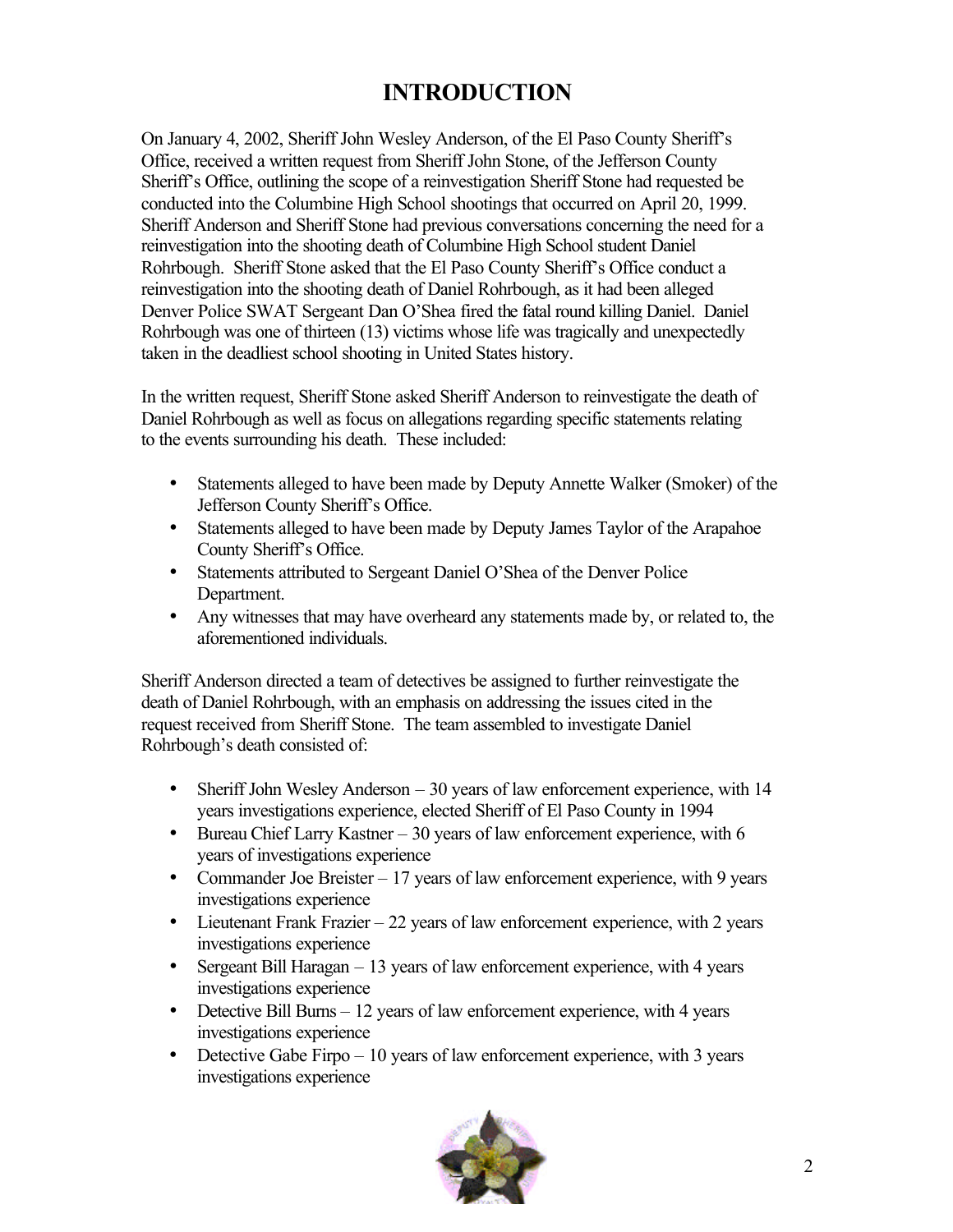- Detective Bob Jaworski  $-13$  years of law enforcement experience, with 3 years investigations experience
- Detective Jeff Nohr  $-23$  years of law enforcement experience, with 10 years investigations experience
- Multi-Media Specialist John San Agustin 5 years of law enforcement experience, with 5 years investigations experience

With the investigative team firmly in place, all pertinent case files, police reports, photographs and evidence items were obtained from the Jefferson County Sheriff's Office and reviewed. Based upon the independent review, it was determined by Sheriff Anderson and Investigations Division Commander Breister that the reinvestigation would be conducted in three separate phases. The three phases were:

- INTERVIEWS Detectives would conduct interviews with students, law enforcement officers and others having significant information into the death of Daniel Rohrbough.
- TIME LINE Detectives would establish a comprehensive time line of critical events beginning with the shooting at Columbine High School and concluding with the securing of the outside area. The time line would be established using radio dispatch recordings, 911 telephone calls, news media footage and other sources of record.
- FORENSIC ANALYSIS Detectives would review ballistic reports, crime scene diagrams, autopsy reports, photographs and laboratory reports of the outside scene and death of Daniel Rohrbough. In addition, detectives would utilize an independent ballistics laboratory for reanalysis of evidence, if necessary, and reconstruct the crime scene based on the evidence available.

Detectives with the El Paso County Sheriff's Office Investigations Division began the reinvestigation into the death of Daniel Rohrbough almost immediately upon Sheriff Anderson receiving the written request. A strict compliance to the rules of evidence and chain of custody was adhered to throughout the entire reinvestigation. Furthermore, the investigative team audiotaped the majority of interviews conducted and photographed items of evidence and the crime scene reconstruction. Upon completion, the findings of the reinvestigation would be presented directly to Dave Thomas, the Jefferson County District Attorney. The following pages of this executive summary cover the course of the reinvestigation by the phases outlined. Each individual phase of the reinvestigation is summarized, with a conclusion of findings based upon the results of the reinvestigation at the end of this executive summary.

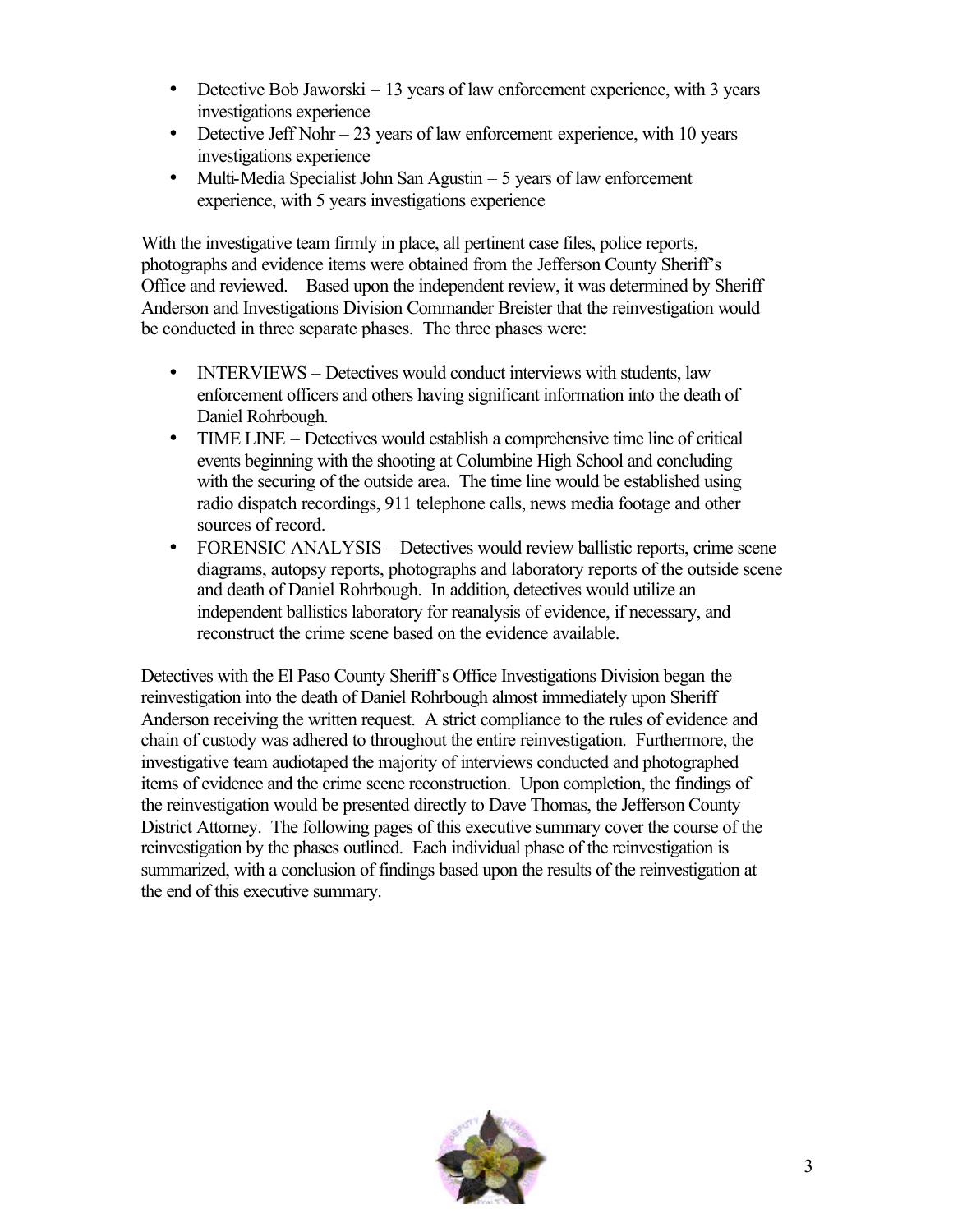# **INTERVIEWS**

During the initial Columbine High School shooting investigation in 1999, interviews were conducted with witnesses by local, state and federal law enforcement agencies throughout the Denver metro area. These interviews were placed into notebooks by the Jefferson County Sheriff's Office and identified by the location of the witness when the incident occurred. After a review of over seven hundred (700) interviews had been completed, one hundred seventy-seven (177) witnesses were identified as possibly having key information that may be beneficial to the reinvestigation effort into the death of Daniel Rohrbough. Furthermore, during the review of witness reports, an additional twenty-seven (27) individuals were identified as being mentioned in other witness reports. However, interview reports for these individuals mentioned could not be located in the written record. These individuals named, with no written interview report being located, were added to the list of interviews to be conducted by the El Paso County Sheriff's Office investigative team.

Finally, through newspaper articles detailing the investigation, Federal Bureau of Investigation (FBI) diagrams and telephone calls received during the course of the reinvestigation, another thirteen (13) individuals were added to the list of those who we determined should be interviewed. This brought the total number of interviews to be conducted to two hundred seventeen (217). Of these two hundred seventeen (217) interviews, one hundred forty-one (141) interviews were completed, thirty (30) individuals did not wish to be interviewed and forty-six (46) individuals avoided contact or could not be located.

Of the thirty (30) individuals who did not want to be interviewed, the reasons for refusing our requests varied. The primary reasons given included the following:

- The individual believed a thorough and competent investigation was conducted and no further information gained would change the outcome of the shootings.
- The individual provided all pertinent information known to them when first interviewed and could add nothing further to the reinvestigation.
- The individual is currently undergoing, or has undergone, psychological counseling with a health care professional. Therefore, the individual did not believe it was in their best interest to speak about the incident.
- The individual put the entire incident behind them and did not want to relive the horror of the Columbine High School shootings.
- The individual did not wish to speak with detectives on the advice of legal counsel.

Of the forty-six (46) individuals who avoided contact or could not be located, numerous attempts were made to speak with them. Detectives attempted contact by one or more of the following means:

• Detectives attempted to contact the individual at the home address provided on the interview report done in 1999.

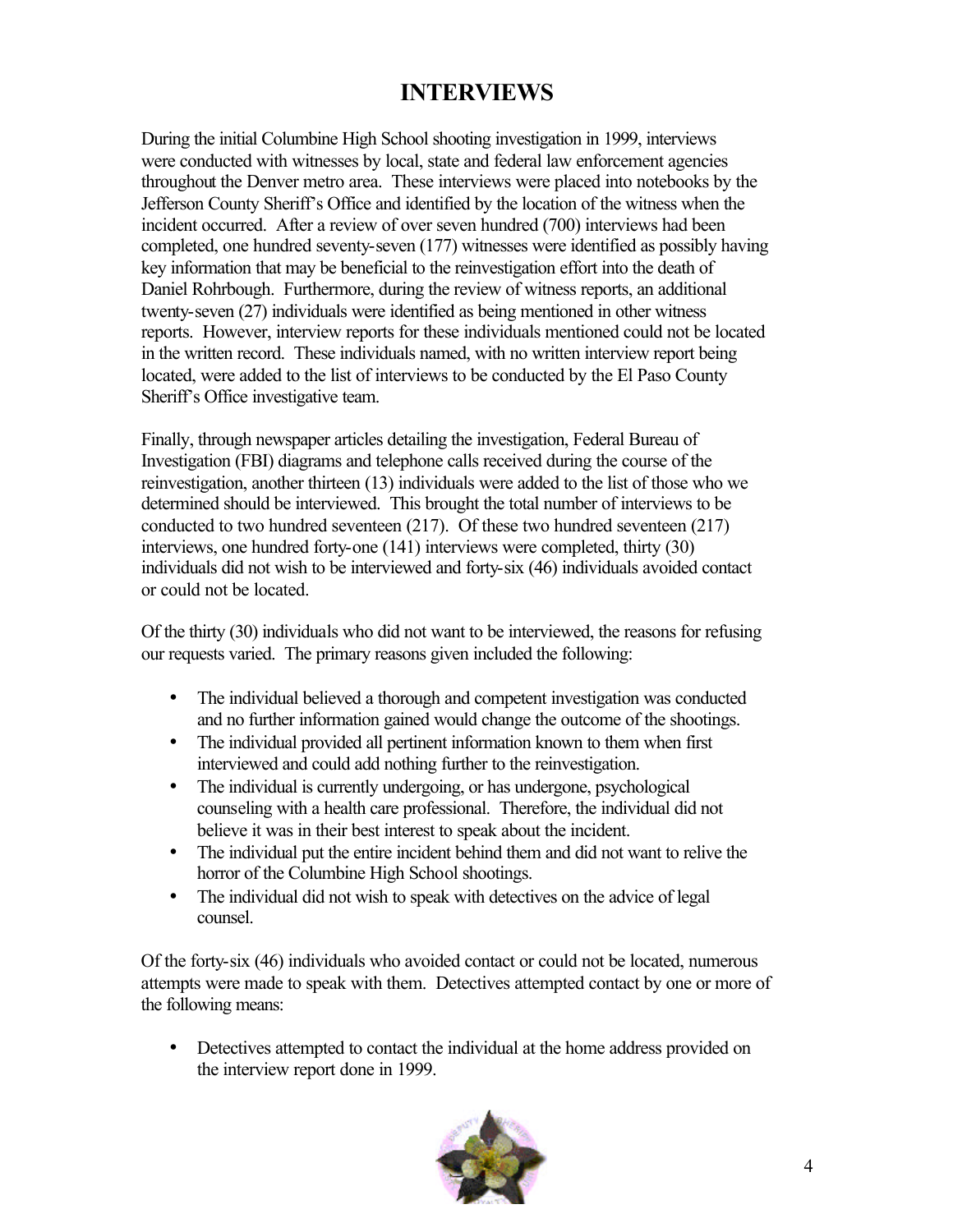- Detectives attempted to telephone the individual at the telephone number provided on the interview report done in 1999. If there was no answer and an answering machine picked up, a message was left with a brief explanation.
- Detectives left business cards at the individual's residence with their name, telephone number and a brief explanation.
- Detectives sent letters to the last known address of the individual based on reports, school records and computer generated search methods. The letter explained the reinvestigation and reason for the interview request.

Upon completion of these efforts, many of the forty-six (46) individuals simply refused to respond. There were other instances, however, where no personal information could be found. The matter was further compounded by the lack of personal information on the initial interview reports, such as; address, date of birth and social security number. This, coupled with the fact the reinvestigation was conducted three (3) years from the date of the shootings, resulted in many witnesses moving without a forwarding address available or attending college out of state. Also, one individual was currently a runaway and another was out of the country on a church mission.

# **STUDENT AND FACULTY INTERVIEWS**

Of the one hundred forty-four (144) interviews conducted, one hundred eight (108) were with students and/or faculty members at Columbine High School. Many of the students and faculty members provided pertinent information regarding the reinvestigation of Daniel Rohrbough's death. Some of the witnesses were outside the school, some in the teacher's lounge, some in the cafeteria and others in the library. Listed below are the names of witnesses who did provide pertinent information into the death of Daniel Rohrbough and a synopsis of the information they provided. They are listed alphabetically based upon the area where they were located when they made their observations.

#### **OUTSIDE WITNESSES**

- 1. **JAYSON AUTENRIETH** Jayson saw one gunman on the stairway shooting while the other gunman was throwing pipe bombs. He then saw Daniel Rohrbough, Lance Kirklin and Sean Graves get shot and fall. He thought the school resource officer was on scene.
- 2. **LONI BROWN** Loni saw Anne Marie Hochhalter get shot and noticed two (2) unknown students lying near the stairs, in a fetal position, and neither was moving. She did not see any law enforcement officers in the area.
- 3. **MARK CHRISTNER** Mark saw Daniel Rohrbough, Lance Kirklin and Sean Graves get shot and fall to the ground. He did not see any law enforcement officers in the area.
- 4. **WADE FRANK** Wade saw Dylan Klebold walk down the stairs and shoot an unknown student at close range with a shotgun. He continued by saying that the

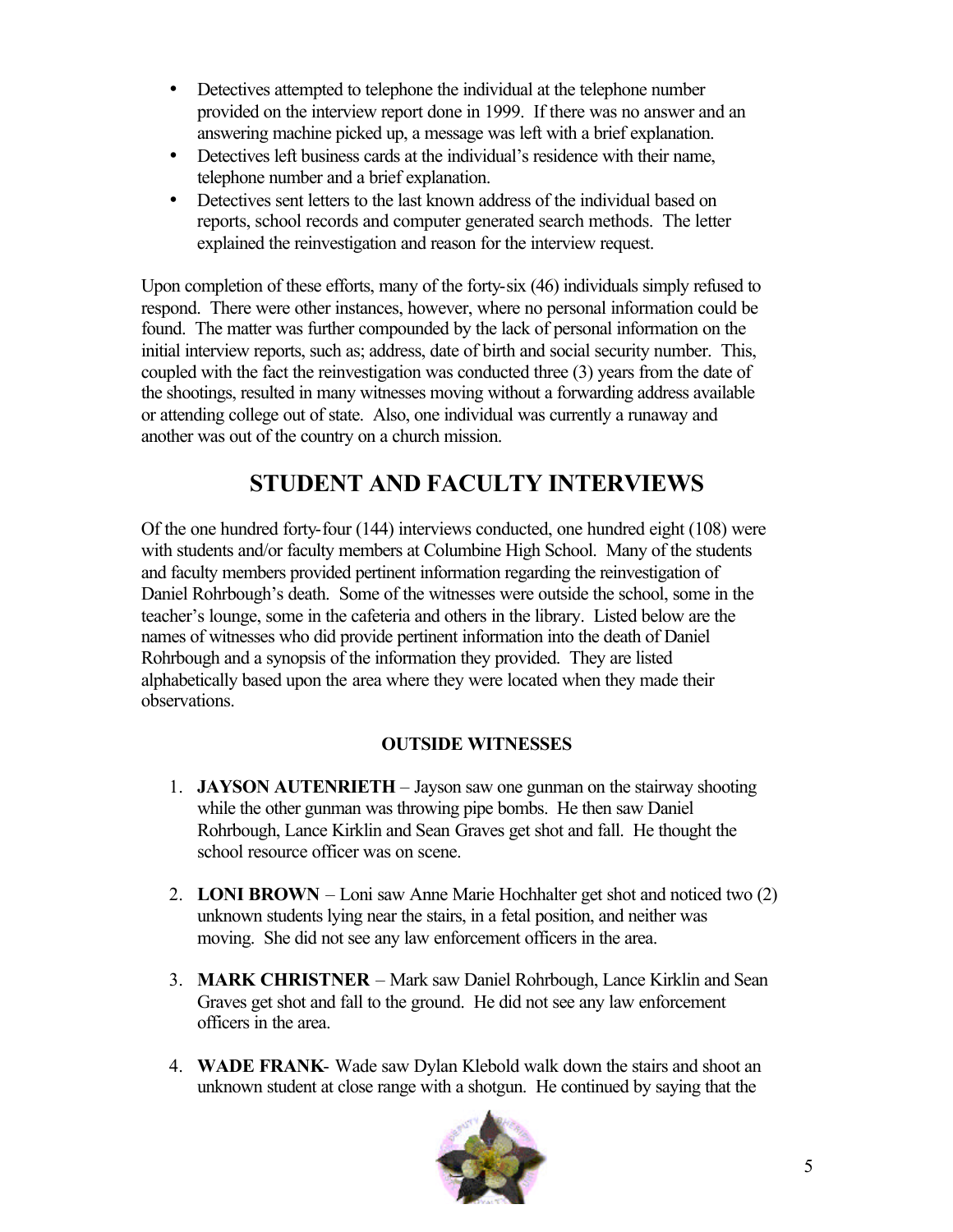individual shot was moving before he was shot. He did not see any law enforcement officers in the area.

- 5. **BRIAN FRYE** Brian saw a gunman, who he described as a white male, dressed in black, with bad acne and a red face shooting at students. He observed the gunman shoot Anne Marie Hochhalter and Lance Kirklin. Brian added that Dylan Klebold had bad acne and a red face. He did not see any law enforcement officers in the area.
- 6. **SEAN GRAVES** (Wounded) Sean was with Daniel Rohrbough and Lance Kirklin when they exited the cafeteria. Sean saw Daniel and Lance get shot by two (2) dark figures that were standing on the sidewalk near the west doors. While injured and lying by the cafeteria door, he heard a single gunshot blast near him. He does not remember seeing any law enforcement officers in the area.
- 7. **STEFANIE HANEY** Stefanie heard shooting as she was leaving the parking lot. As she was exiting the lot, she saw the school resource officer entering the parking lot.
- 8. **COURTNEY HAULMAN** Courtney saw an unknown male and Anne Marie Hochhalter get shot and fall to the ground. However, she was unable to identify the male she saw fall. She did not see any law enforcement officers in the area.



- 9. **ANNE MARIE HOCHHALTER** (Wounded) Anne Marie saw Daniel Rohrbough, Lance Kirklin and Sean Graves exit from the cafeteria and get shot by either Dylan Klebold or Eric Harris. She described Dylan Klebold as being a white male, wearing all black and a trench coat and carrying a shotgun. She described Eric Harris as a white male wearing all black. Anne Marie added she saw Daniel fall to the ground after being shot. She is **100% positive** there were no law enforcement officers in the area.
- 10. **BRAD JENKINS** Brad saw some unknown students, at the bottom of the stairs, get shot by a gunman. He did not see any law enforcement officers in the area.
- 11. **LANCE KIRKLIN** (Wounded) Lance was with Daniel Rohrbough and Sean Graves when they exited from the cafeteria. He then saw Dylan Klebold running backwards on the sidewalk, near the west doors. He knew this was Dylan Klebold because of the blonde hair coming out from underneath the hat he was wearing. Also, the gunman was tall and Eric Harris is shorter than Dylan. Lance then saw Daniel get shot and fall. He tried to catch Daniel but he too was shot. A short time later, Lance became aware of someone coming down the stairs. In an effort to get help for himself, he raised his arm only to feel a sharp pain in his face and see part of his face "blown" away. He did not see any law enforcement officers in the area.

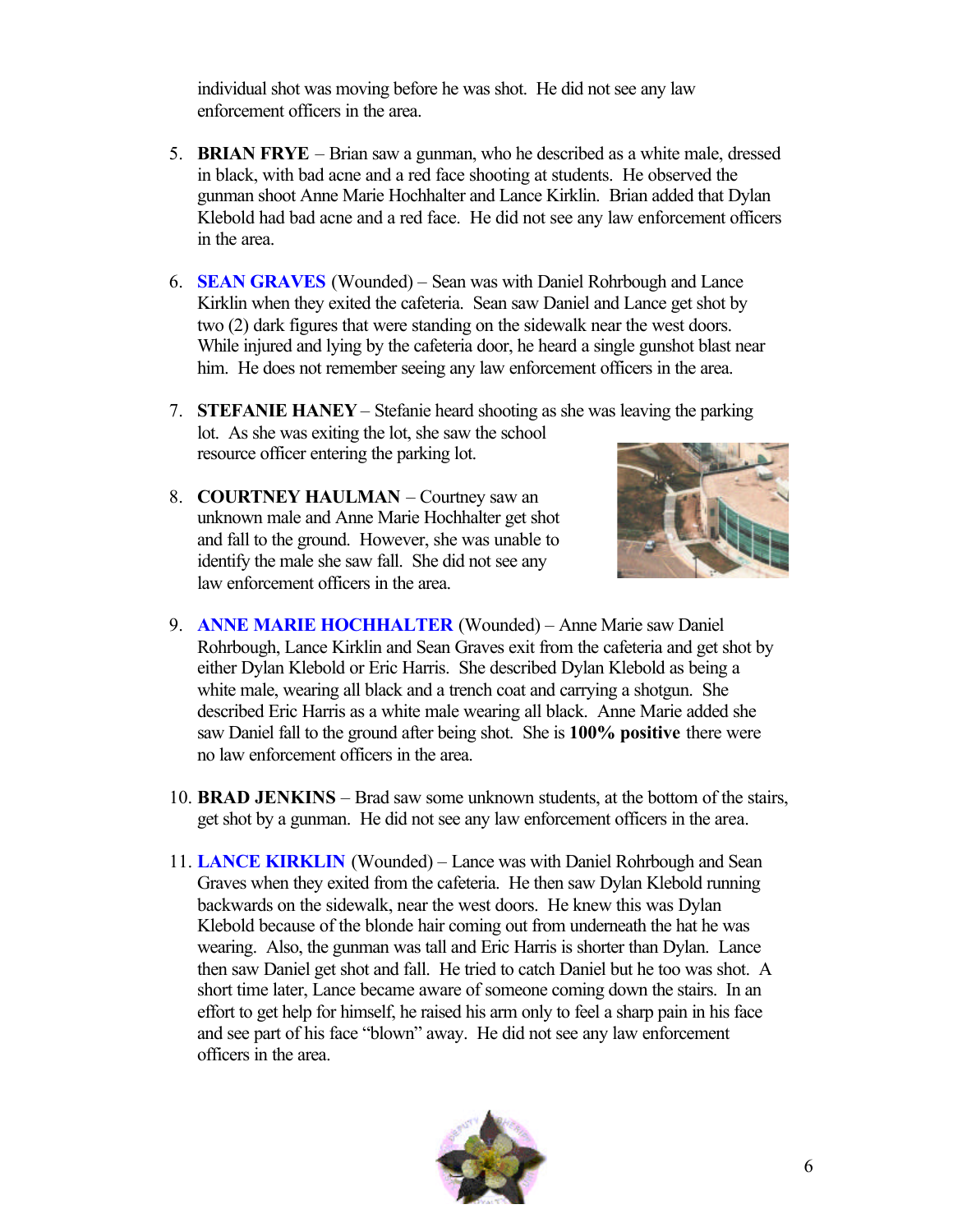- 12. **TIFFANY LIEN** Tiffany saw a gunman, whom she identified as Dylan Klebold, walk down the stairs, pull out a gun and shoot Lance Kirklin. She did not see any law enforcement officers in the area.
- 13. **MELISSA MILLER** Melissa saw Lance Kirklin and another male student next to Lance get shot and go down on the stairs. When shown a diagram, the student she saw go down on the stairs is in the exact location where Daniel Rohrbough was located. She did not see any law enforcement officers in the area.
- 14. **BIJEN MONTE** Bijen saw Daniel Rohrbough, Lance Kirklin, Sean Graves and Anne Marie Hochhalter get shot and lying wounded on the ground. She believed one of the shooters was Robert Perry. She did not see any law enforcement officers in the area.
- 15. **ANDREW MORTON** (Faculty Member) Andrew was the school security officer and responded to the school with Deputy Gardner. Upon arrival at the school, Andrew saw Eric Harris standing on the sidewalk, by the top of the stairs, holding a gun. When Eric Harris noticed Deputy Gardner, Eric began firing in the direction of Deputy Gardner. Andrew related that Eric's gun appeared to jam and shortly after, Eric retreated into the school. Andrew knew Dylan Klebold but did not see him outside when he arrived. He said Deputy Gardner was the first officer on scene.
- 16. **TESSA NELSON** Tessa saw a gunman, she believed was Robert Perry, walking down the stairs with a gun slung around his neck. The gunman removed a different gun and started shooting. She saw Lance Kirklin, Sean Graves and Anne Marie Hochhalter get shot. She did not see any law enforcement officers in the area.
- 17. **MARK OPFER** Mark was standing next to Daniel Rohrbough when the shooting started. He saw two (2) gunmen and described them as males, wearing all black and trench coats. He then saw Daniel get shot, fall backwards and to the right. He did not see any law enforcement officers in the area.
- 18. **KEITH PARKINSON** Keith saw students he could not identify being shot. When this occurred, he believed the school resource officer was on scene.
- 19. **JOSEPH POTONIAK** Joseph saw a white male wearing blue jeans and a green shirt get shot and fall to the ground, by the bottom of the stairs. Daniel Rohrbough was wearing blue jeans and a green shirt. He did not see any law enforcement officers in the area.
- 20. **DENNY ROWE** Denny saw Daniel Rohrbough get shot, by a gunman, and fall to his knees. He stated the gunman shot a second time in the direction of Daniel and Daniel fell face first into the ground. Denny stated that there were two (2) gunmen and both were males, wearing black trench coats. In a Newsweek article dated May 3, 1999, Denny relates, "Rohrbough was standing just outside the

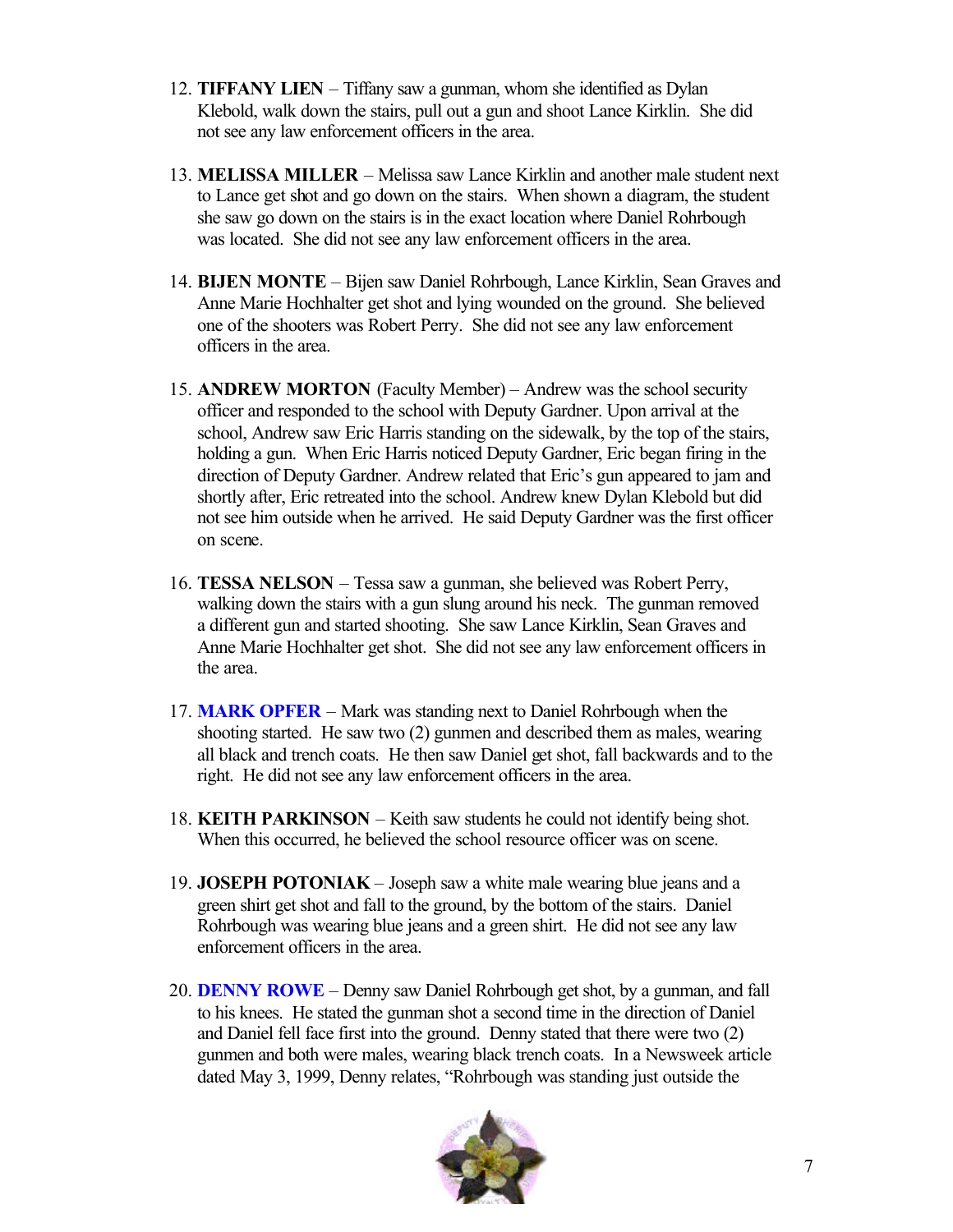entrance when a first shot hit him in the thigh. He stumbled and tried to run away, but the gunman wasn't finished. He shot Rohrbough in the back, killing him." He did not see any law enforcement officers in the area.

21. **JUSTIN WOODS** – Justin saw Daniel Rohrbough get shot and fall near the cafeteria. He said the shooters were Dylan Klebold, who was armed with a Tech-9, and Eric Harris, who was armed with a shotgun. He did not see any law enforcement officers in the area.

#### **TEACHER'S LOUNGE WITNESSES**

- 1. **AMY BURNETT** (Faculty Member) Amy did not want to be interviewed because she felt it would be detrimental to her mental health. However, information from her interview on May 18, 1999, indicated she entered the teacher's lounge around 11:15 a.m., and heard loud "pops." She started to run towards the window but heard more shots and got down on the floor. Before going to the floor, she saw Daniel Rohrbough running and it appeared he was shot.
- 2. **SUE CARUTHERS** (Faculty Member) Sue saw Daniel Rohrbough and Lance Kirklin lying on the ground, immediately after hearing shots fired. She added that Daniel was lying face down, with his arms extended in front of him. She could see blood on the cement and noted he was not moving. She also spoke with the 911 operators after Karen Nielsen had placed the call. She did not see any law enforcement officers in the area.
- 3. **JOYCE JANKOWSKI** (Injured/Faculty Member) – Joyce saw two students down on the sidewalk, lying in a supine position, when she looked out the window immediately after hearing gunshots. However, she could not identify the two students. She did not see any law enforcement officers in the area.



4. **KAREN NIELSEN** (Faculty Member) – Karen observed Daniel Rohrbough, Lance Kirklin and Sean Graves get shot as soon as the shooting started. She placed one of the initial calls to 911 and related that one student was shot in the spine, one in the head, with half his face hanging off, and one student not breathing. She added the shooter was wearing a black trench coat. She did not see any law enforcement officers in the area.

#### **CAFETERIA WITNESSES**

1. **JUSTIN ALBER** – Justin saw Daniel Rohrbough get shot and observed Dylan Klebold standing over him with a shotgun. He described Dylan as wearing a black trench coat and black hat. He did not see any law enforcement officers in the area.

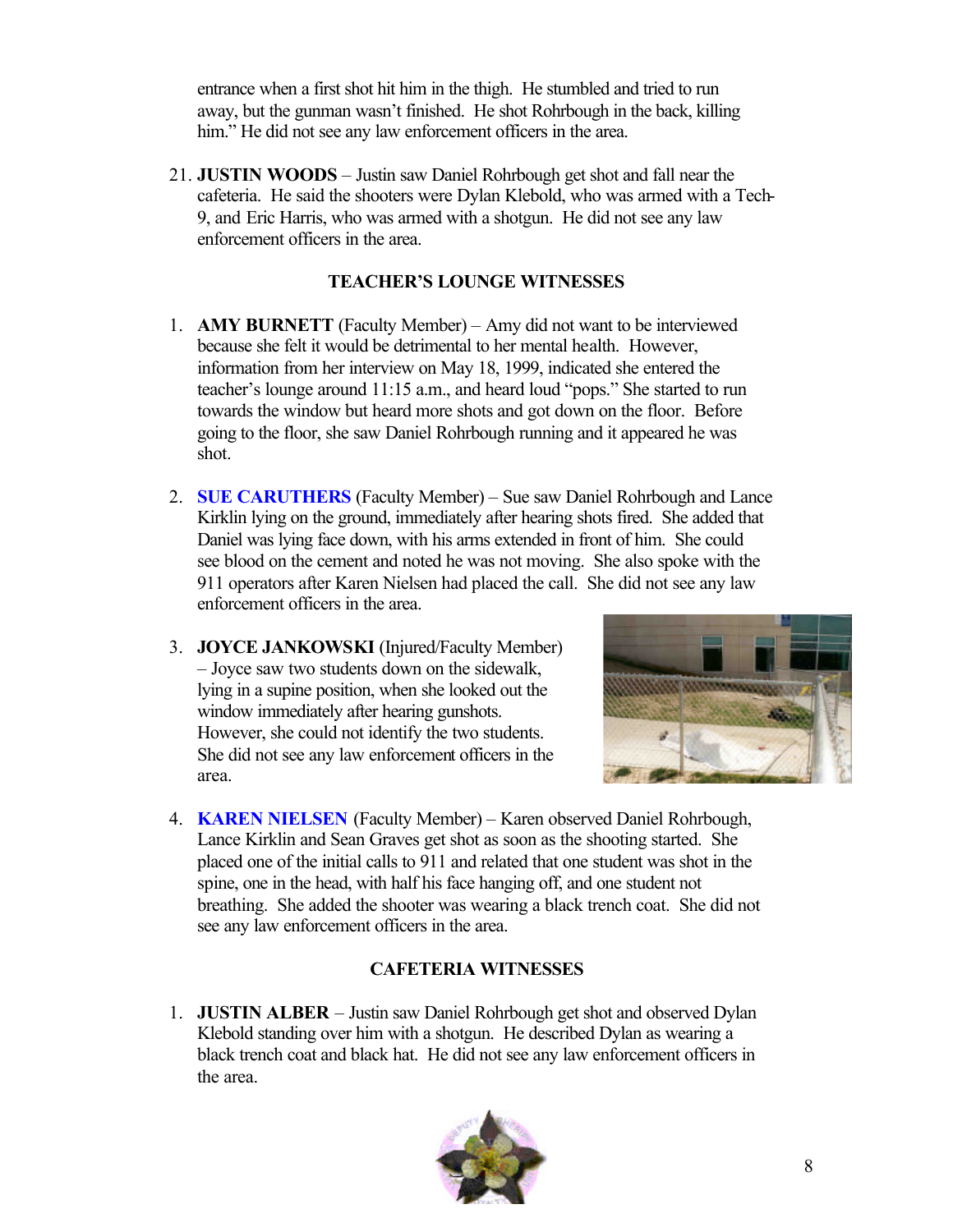- 2. **NATHAN ANEMA** Nathan saw Daniel Rohrbough lying on the ground, his jeans soaked in blood. He did not see any law enforcement officers in the area.
- 3. **CRYSTAL ARCHULETA** Crystal saw Daniel Rohrbough lying on the ground once the shooting started. She did not see any law enforcement officers in the area.
- 4. **AARON BROWN** Aaron saw Daniel Rohrbough and Lance Kirklin on the ground, Daniel was face down. He did not see any law enforcement officers in the area.
- 5. **JOSHUA BUSCHMANN** Joshua heard shooting and saw two gunmen he described as white males, wearing all black. He fled the school and saw Lance Kirklin, who had been shot in the face, and Daniel Rohrbough, who appeared dead. Joshua had to "hop" over Daniel's body. He did not see any law enforcement officers in the area, but when he exited the school about thirty (30) minutes later, he saw the school resource officer and another officer by the soccer field.
- 6. **JON CURTIS** (Faculty Member) Jon saw Daniel Rohrbough, Lance Kirklin and Sean Graves lying on the ground. Jon checked Daniel Rohrbough and stated he was dead. He did not see any law enforcement officers in the area.
- 7. **MATT DEPEW** Matt saw Daniel Rohrbough get shot and observed him lying face down on the ground. He attempted to call his father, Officer Wayne DePew, at Denver Police Department's District 4 Office, after seeing Daniel get shot. He did not see any law enforcement officers in the area.
- 8. **SETH DUBOIS** Seth saw Lance Kirklin get shot with a shotgun. He did not see any law enforcement officers in the area.
- 9. **JOEL HATFIELD** Joel saw an unknown white male get shot by one of the gunmen at close range. He described the gunman as a white male, six (6) feet tall, with red hair, wearing a black trench coat and carrying a double barrel shotgun. Joel said the white male that was shot was located below the stairs. He did not see any law enforcement officers in the area.
- 10. **LACEY HOHN** Lacey saw a gunman, who she believes was Robert, unknown last name, pointing a gun at students on the ground. However, she cannot identify the students. Lacey then saw the shooter "jerk" back from the recoil of the weapon, described as a long gun. Prior to this, she saw a gunman standing by the west doors shooting at students. She did not see any law enforcement officers in the area.
- 11. **ERIC KRITZER** (Faculty Member) Eric heard popping sounds he thought were firecrackers. He started to look for the student responsible when he saw

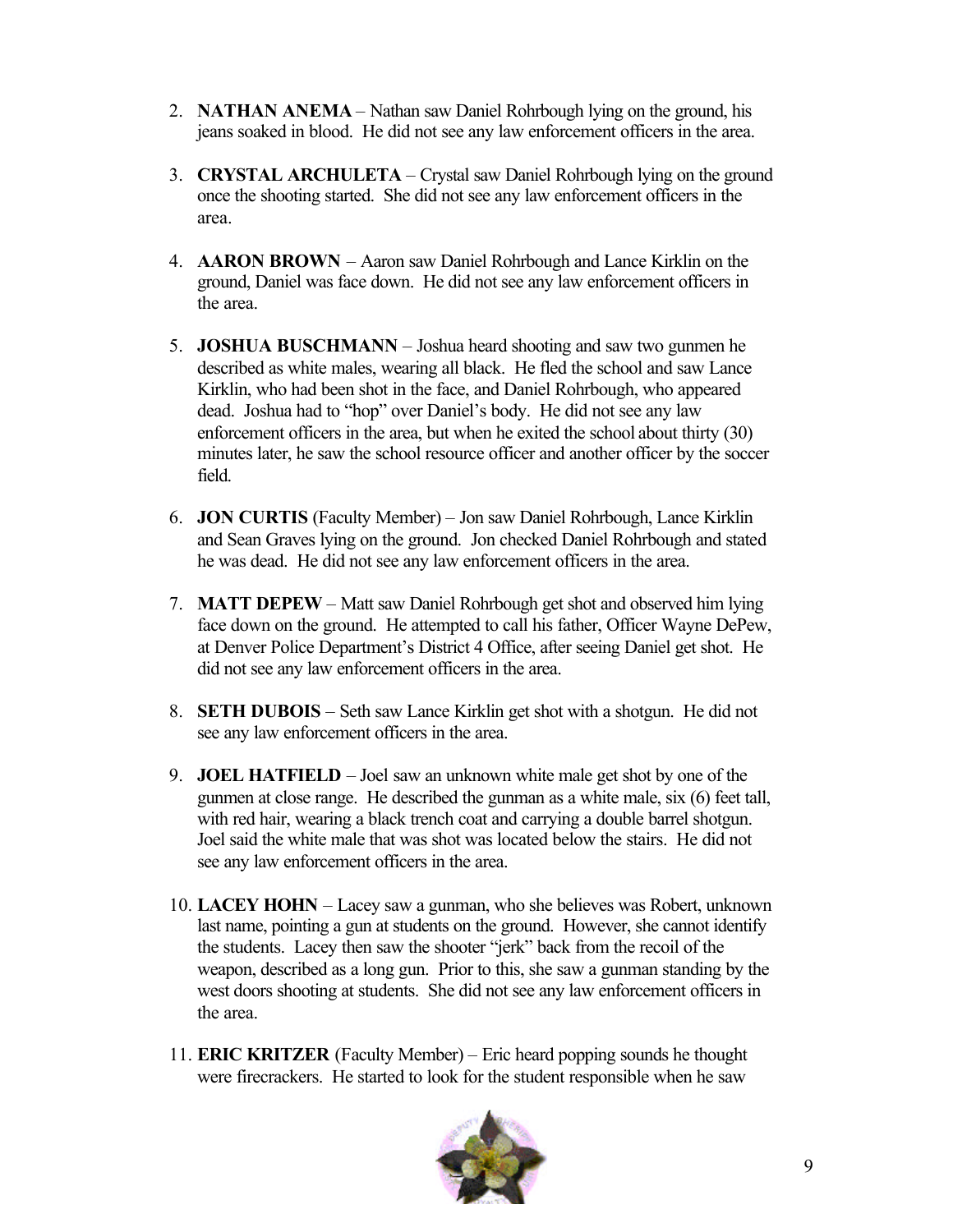Sean Graves down by the cafeteria door. He did not see any law enforcement officers in the area. Later, after being evacuated from the school, he was near a fire truck receiving medical aid. He saw a student lying face down and removed the student's hand from in front of his face in an attempt to identify the student. Eric later learned this student was Daniel Rohrbough.

- 12. **CHRISTOPHER MARKHAM** Christopher saw Daniel Rohrbough lying on the ground face down and not moving. He added that Daniel went down immediately after the first series of shots were fired. He did not see any law enforcement officers in the area.
- 13. **JONATHAN McMASTER** Jonathan saw Daniel Rohrbough and Lance Kirklin lying on the ground and Daniel was face down. He described Daniel's face as looking splotchy (a term commonly used to describe livor mortis), gray and red. He did not see any law enforcement officers in the area.
- 14. **BRAD MILLER** Brad saw Daniel Rohrbough standing outside by the stairs. He observed a tall, white male with blonde hair, wearing a trench coat and Boston hat, shooting aimlessly and throwing pipe bombs. He then saw Sean Graves get shot and fall to the ground by the cafeteria door. He did not see any law enforcement officers in the area.
- 15. **MICHAEL NAIFEH** Michael saw Daniel Rohrbough lying face down on the ground with a grimace on his face. He did not see any law enforcement officers in the area.
- 16. **JUSTIN NORMAN** Justin saw Daniel Rohrbough get shot, make a moving or jerking action, and fall to the ground. He described the shooter as a white male, with blonde hair and wearing a black trench coat. He did not see any law enforcement officers in the area.
- 17. **SEAN NOSSAMAN** Sean saw Daniel Rohrbough fall to his knees with a soda in his hand. Daniel then fell face first to the ground. Sean did not see the shooter nor did he see any law enforcement officers in the area.



- 18. **JONATHAN OWENS** Jonathan observed a gunman, no further description, point his weapon at the ground, just outside the cafeteria, and fire. He did not see any law enforcement officers in the area.
- 19. **DANIEL PALMETER** Daniel saw a gunman, described as wearing a black trench coat and mask, standing about fifteen (15) to twenty (20) feet from the cafeteria door. He then observed the gunman shooting at someone on the ground but does not know whom. He did not see any law enforcement officers in the area.

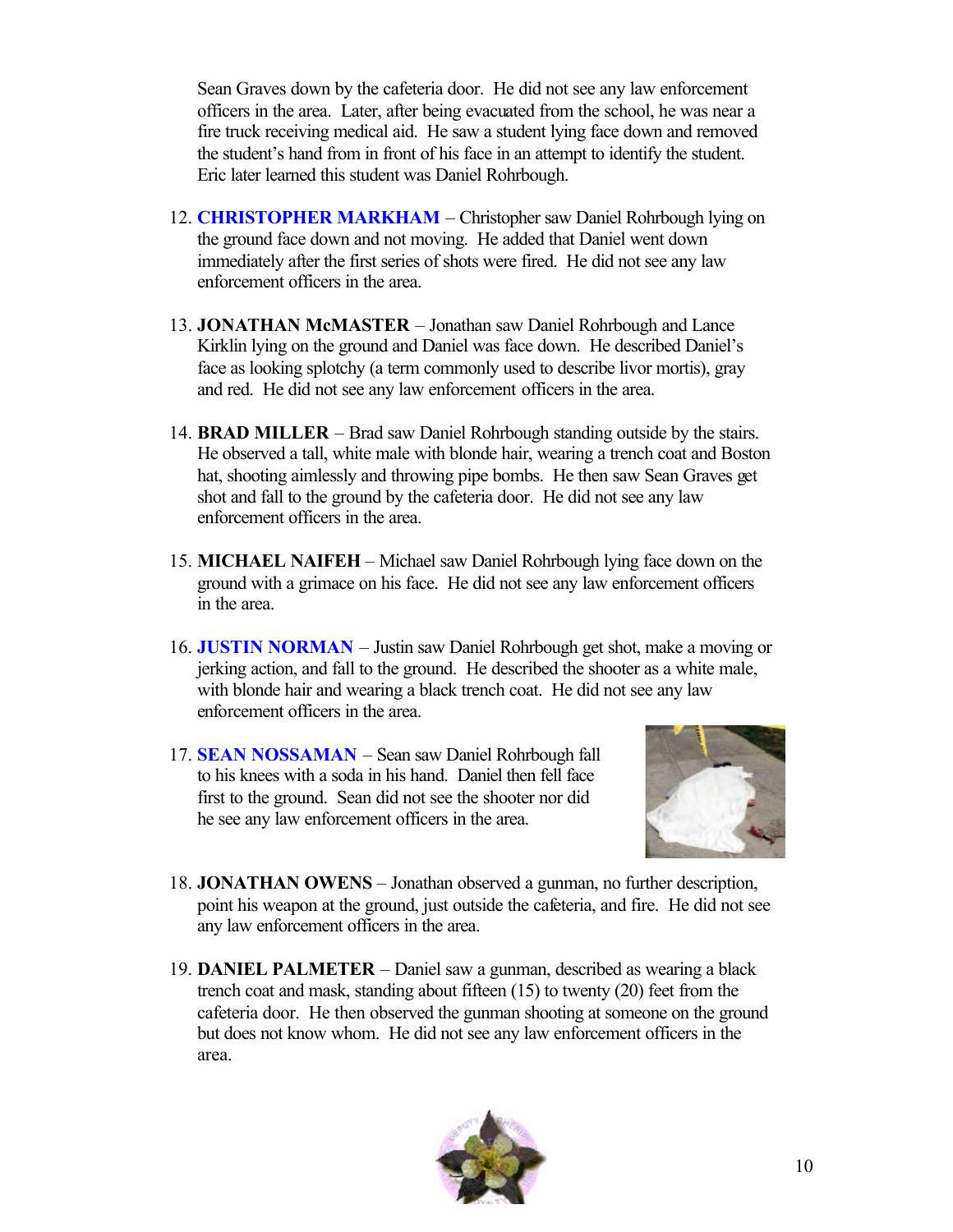- 20. **CHRISTINA REDMERSKI** Christina saw two (2) white males, later identified as Daniel Rohrbough and Lance Kirklin, lying on the sidewalk. She thought a fight occurred and upon opening the west door of the cafeteria, saw Sean Graves. Sean said he was shot and could not feel his legs. She asked Sean who shot him and he said the individual in the black trench coat on the hill. She did not see any law enforcement officers in the area.
- 21. **TYLER STARK** Tyler saw an unknown male student get shot in the leg and noticed Dylan Klebold throwing pipe bombs. He did not see any law enforcement officers in the area.
- 22. **COURTNEY STINTON** Courtney saw Dylan Klebold with a gun standing outside the cafeteria. She added Dylan was pointing the gun downward when she heard a shot. However, she does not know whom Dylan shot. She did not see any law enforcement officers in the area.
- 23. **TONYA WARLOCK** Tonya saw Daniel Rohrbough running down the hill, get shot and fall. She stated Daniel's chest "bowed" out, he fell to his knees and then face first into the ground. She added that he did not move after this. She did not see any law enforcement officers in the area.

#### **LIBRARY WITNESSES**

- 1. **BREE PASQUALE** Bree saw Daniel Rohrbough lying on the ground. She stated that Daniel had something spilled on the ground by him. She did not see any law enforcement officers in the area.
- 2. **CAROLE WELD** (Faculty Member) Carole began hearing "popping" noises at around 11:15 a.m. She went to a conference room, located at the northwest corner of the library, and saw Daniel Rohrbough lying on the ground. She then saw two students standing near the corner of the building by the west doors, shooting in Daniel's direction. Carole described one of the gunman as firing a Tec-9 pistol and the other gunman firing in an easterly direction. She did not see any law enforcement officers in the area.

### **LAW ENFORCEMENT INTERVIEWS**

In addition to the students and faculty members, twenty-five (25) interviews were conducted with law enforcement officers who were involved with the Columbine High School shootings. Some of the law enforcement officers were members of a Special Weapons and Tactics (SWAT) team, some were patrolmen and others command officers. Listed below are the names of the law enforcement officers who provided pertinent information into the death of Daniel Rohrbough and a synopsis of the information they provided. They are listed alphabetically.

1. **HENRY BLOODWORTH**, *Denver Police Department* – Officer Bloodworth responded to Columbine High School on a mutual aid request. Upon arrival, he

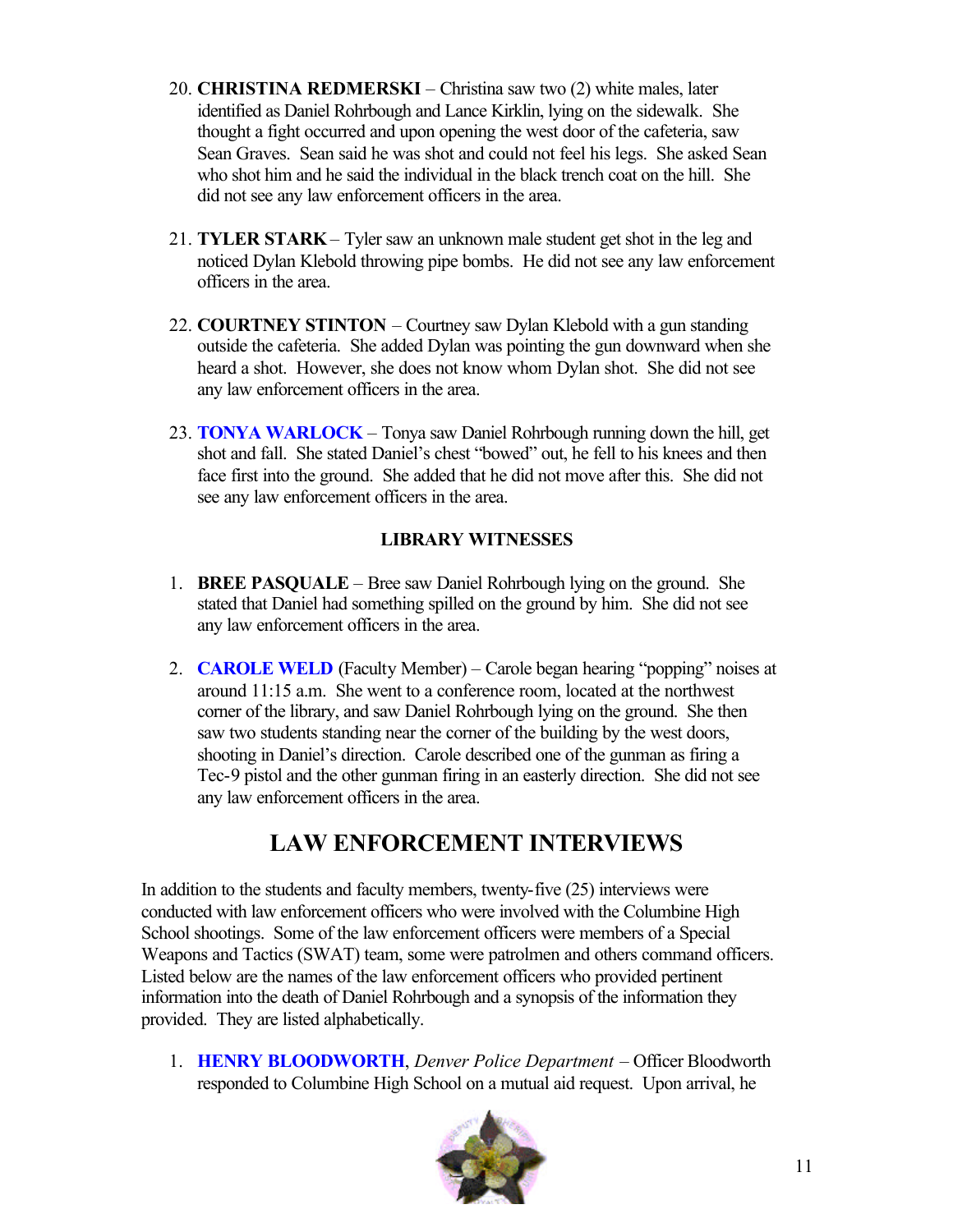met with Sergeant O'Shea, entered Sergeant O'Shea's police vehicle and proceeded around the school to the southwest side. Once on the southwest side, Officer Bloodworth saw three students down at the bottom of the stairs, one of them being Daniel Rohrbough. When he observed the students down, Sergeant O'Shea had not yet fired his weapon.

- 2. **VINCENT DIMANNA**, *Denver Police Department* Captain DiManna arrived at Columbine and went to the southwest side when the fire truck was driven to that particular area. Once in the area, he met with Sergeant O'Shea. Eventually, he and other Denver officers checked on Daniel Rohrbough who was dead. During the check of Daniel Rohrbough, Captain DiManna believes Lieutenant Phelan rolled Daniel onto his side.
- 3. **MARK DRAJAM**, *Denver Police Department* Sergeant Drajam arrived at Columbine High School and immediately responded to the southwest side of the school. Once on the southwest side, he observed Daniel Rohrbough lying motionless at the bottom of the stairs. Sergeant O'Shea was not yet on scene.
- 4. **NEIL GARDNER**, *Jefferson County Sheriff's Office* Deputy Gardner was the school resource officer assigned to Columbine High School and the first law enforcement officer on scene. As the school resource officer, Deputy Gardner wore a yellow colored uniform shirt. Upon his arrival, he observed Eric Harris by the emergency exit door to the library. Once Eric Harris became aware of his arrival, Eric Harris shot in his direction and he exchanged gunfire with him. However, he did not see Daniel Rohrbough because of his position.
- 5. **GEORGE GRAY**, *Denver Police Department* Officer Gray arrived at Columbine High School after Sergeant O'Shea and met up with Sergeant O'Shea when the fire truck was driven around to the southwest side. Officer Gray did observe Daniel Rohrbough lying motionless on the sidewalk. After his involvement at the school, Officer Gray spoke with Sergeant O'Shea who was concerned that an innocent student could have been shot when officers were shooting into the school.
- 6. **ABEL GUTIERREZ**, *Denver Police Department* Officer Gutierrez arrived at Columbine High School prior to Sergeant O'Shea. He immediately proceeded to the southwest side of the school and noticed several injured students. Among them was Daniel Rohrbough, who Officer Gutierrez described as laying motionless at the bottom of the stairs. When Officer Gutierrez saw Daniel Rohrbough's body, Sergeant O'Shea was not on scene.
- 7. **TOM O'NEILL**, *Denver Police Department* Officer O'Neill arrived at Columbine High School at the same time as Sergeant O'Shea. Together, they proceeded to the southwest corner of the school. Upon arriving, he and Sergeant O'Shea separated and he does not know when or where Sergeant O'Shea fired. However, afterwards he spoke with Sergeant O'Shea who was concerned his

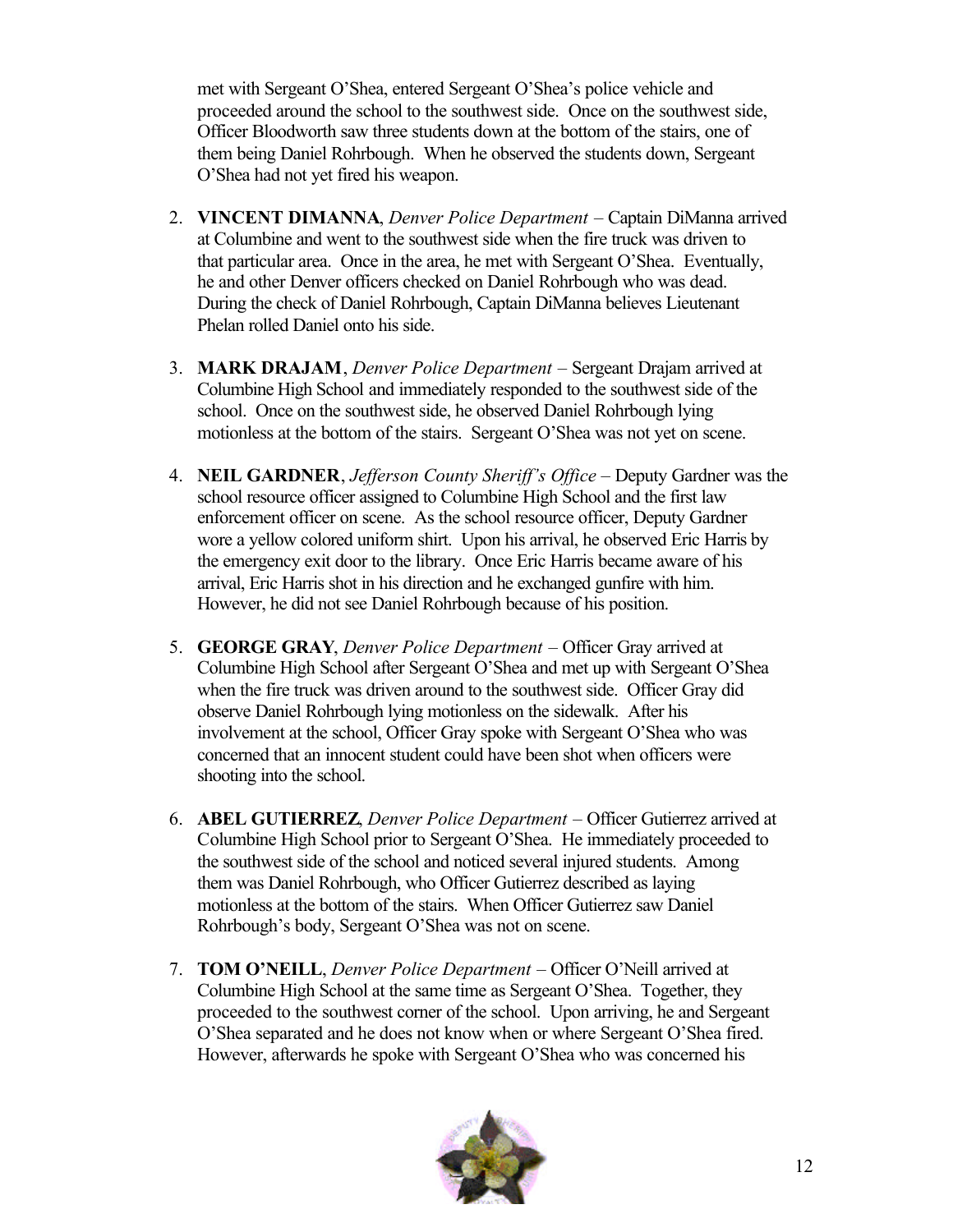bullets may have accidentally hit someone in the library when he (Sergeant O'Shea) was firing up into the library window.

- 8. **EUGENE ORTON**, *Denver Police Department* Sergeant Orton arrived at Columbine High School before Sergeant O'Shea and proceeded to the southwest side of the school. Upon his arrival, he observed a student down at the base of the stairs. When Sergeant Orton saw the student down, Sergeant O'Shea was not yet on scene.
- 9. **DAN O'SHEA**, *Denver Police Department* Sergeant O'Shea arrived at Columbine High School between 11:42 a.m. and 11:45 a.m. Upon his arrival, he heard other Denver officers calling for assistance from the southwest side of the school. He and other tactical officers moved around to the southwest side. Once at the southwest side, Sergeant O'Shea observed Daniel Rohrbough lying motionless at the bottom of the stairs. Sergeant O'Shea noted Daniel's position before he fired his first shot.
- 10. **PATRICK PHELAN**, *Denver Police Department* Lieutenant Phelan arrived after Sergeant O'Shea and met up with Sergeant O'Shea as a fire truck was being driven around to the southwest side. Lieutenant Phelan checked on Daniel Rohrbough and as he was checking on Daniel, Sergeant O'Shea fired rounds into a window near the cafeteria door. This occurred after the Littleton Fire Department had removed Lance Kirklin and Sean Graves.
- 11. **GREG ROMERO**, *Denver Police Department* Officer Romero arrived at Columbine High School with Officer Gutierrez. They met with Sergeant Drajam and Sergeant Orton who were already on scene. All four officers traveled from the east side to the southwest side, where he saw Daniel Rohrbough lying face down and motionless. Officer Romero believed the time was around 11:30 a.m., and Sergeant O'Shea was not on scene. Sergeant O'Shea arrived later and provided cover fire for Officer Romero when he approached the school. Officer Romero took fire and returned fire by shooting into the teacher's lounge window. As Officer Romero was against the building, Sergeant O'Shea did shoot into the library windows from the grassy hill area.
- 12. **ANNETTE SMOKER**, *Jefferson County Sheriff's Office* Deputy Smoker assisted in evacuating students from the high school but never saw Daniel Rohrbough until later in the afternoon. The next day, Deputy Smoker was assigned to Leawood Elementary School where she talked with Sue Petrone, Daniel Rohrbough's mother. During a conversation with Sue Petrone, Sue asked Deputy Smoker if students fleeing the school might have possibly trampled Daniel to death. Deputy Smoker replied by telling Sue that Daniel may have possibly saved lives by alerting other students in the cafeteria as to what was transpiring. However, this statement about saving lives was an assumption on Deputy Smoker's part. Deputy Smoker never told Sue Petrone that she observed Daniel holding the door open for other students.

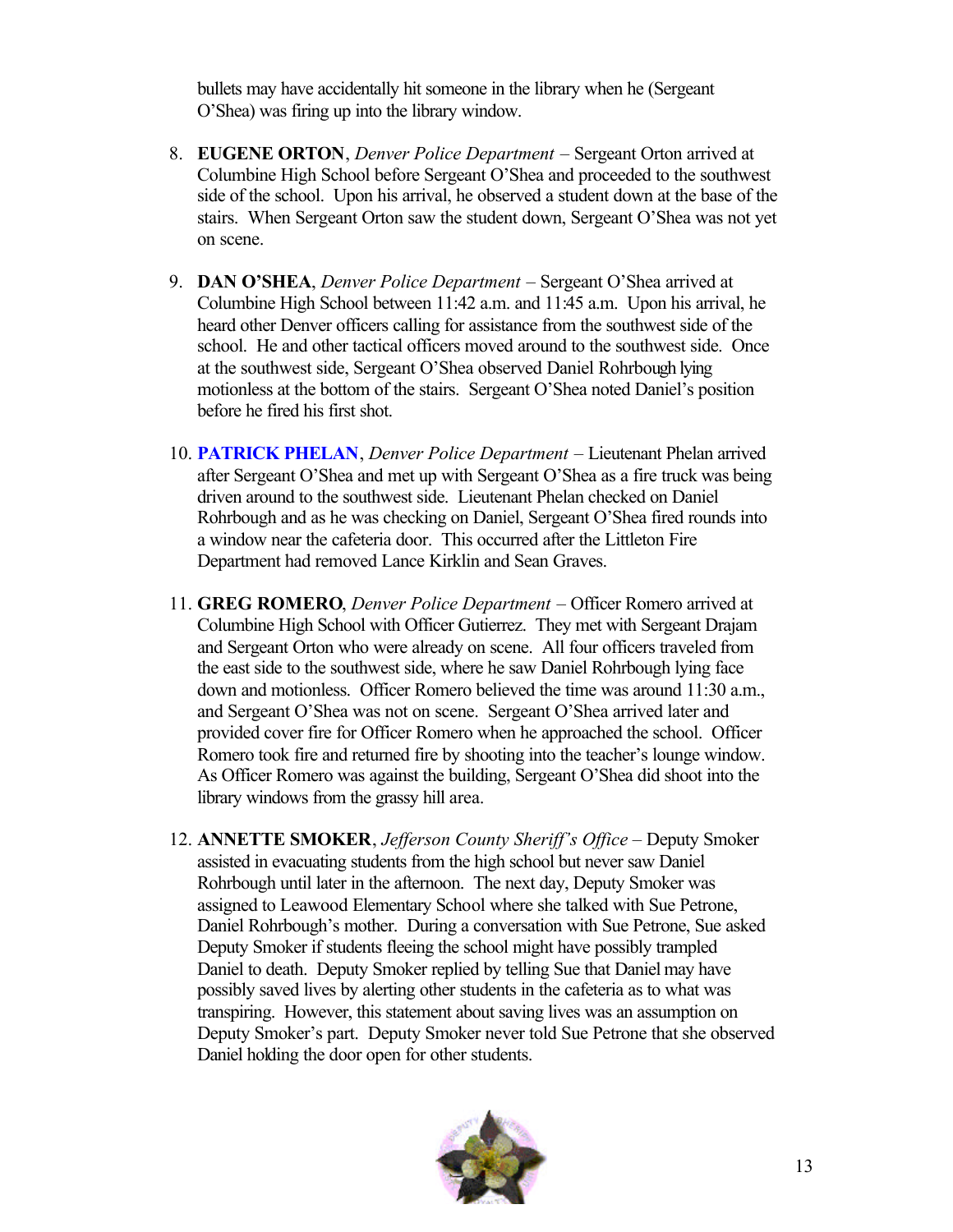- 13. **PAUL SMOKER**, *Jefferson County Sheriff's Office* Deputy Smoker was the second officer on scene, arriving with Deputy Taborsky, and took up a position near an outbuilding. Upon his arrival, he saw Daniel Rohrbough lying motionless on the sidewalk and knew Sergeant O'Shea was not yet on scene. In addition, he observed the paramedics respond and check on Daniel Rohrbough, who was declared dead. When this happened, Sergeant O'Shea was on the grassy hill, providing cover fire.
- 14. **SCOTT TABORSKY**, *Jefferson County Sheriff's Office* Deputy Taborsky was the second officer on scene, arriving with Deputy Paul Smoker. Upon his arrival, he saw Daniel Rohrbough lying motionless at the bottom of the stairs. He stated no other law enforcement officers were present other than Deputy Gardner.
- 15. **JIM TAYLOR**, *Arapahoe County Sheriff's Office* Deputy Taylor refused to speak with El Paso County Sheriff's Office detectives on the advice of his attorney. However, before declining an interview, Deputy Taylor stated the written statement he provided to the Arapahoe County Sheriff's Office on December 31, 2001, is the absolute truth. In the written statement, Deputy Taylor said he arrived on the northeast side of the school and met with his supervisor, Sergeant Ray Torrez. He and Sergeant Torrez were assigned to assist in the evacuation of students and at no time was he on the south side of the school. Deputy Taylor wrote that he never saw Daniel Rohrbough get shot, hear any gunfire or see any gunfire. Deputy Taylor added the only information stated to the Rohrbough family, by him, was what was shown on television or reported in the newspaper. He concluded by writing, "It is not true that I saw Daniel Rohrbough get shot or any other person as stated in the newspaper." Jim Taylor is no longer a member of the Arapahoe County Sheriff's Office.
- 16. **RAY TORREZ**, *Arapahoe County Sheriff's Office* Lieutenant Torrez stated he was assigned with Deputy Taylor during the Columbine High School shooting. He arrived shortly before noon and Deputy Taylor arrived shortly thereafter. Lieutenant Torrez and Deputy Taylor were both assigned to the east side of the school, assisting in the evacuation of students. He and Deputy Taylor never went to the southwest side.

### **EMERGENCY MEDICAL SERVICES INTERVIEWS**

Four (4) interviews were conducted with Emergency Medical Services (EMS) personnel who responded to the Columbine High School shootings. All four (4) EMS personnel are assigned to the Littleton Fire Department. Listed below are the names of those interviewed who provided pertinent information into the death of Daniel Rohrbough and a synopsis of the information they provided. They are listed alphabetically.

1. **MONTE FLEMING**, *Littleton Fire Department* – Paramedic Fleming entered the southwest area to rescue students down by the cafeteria. During his rescue, he checked on Daniel Rohrbough who Paramedic Fleming observed as molted and blotchy (terms commonly used to describe livor mortis), cold to the touch and

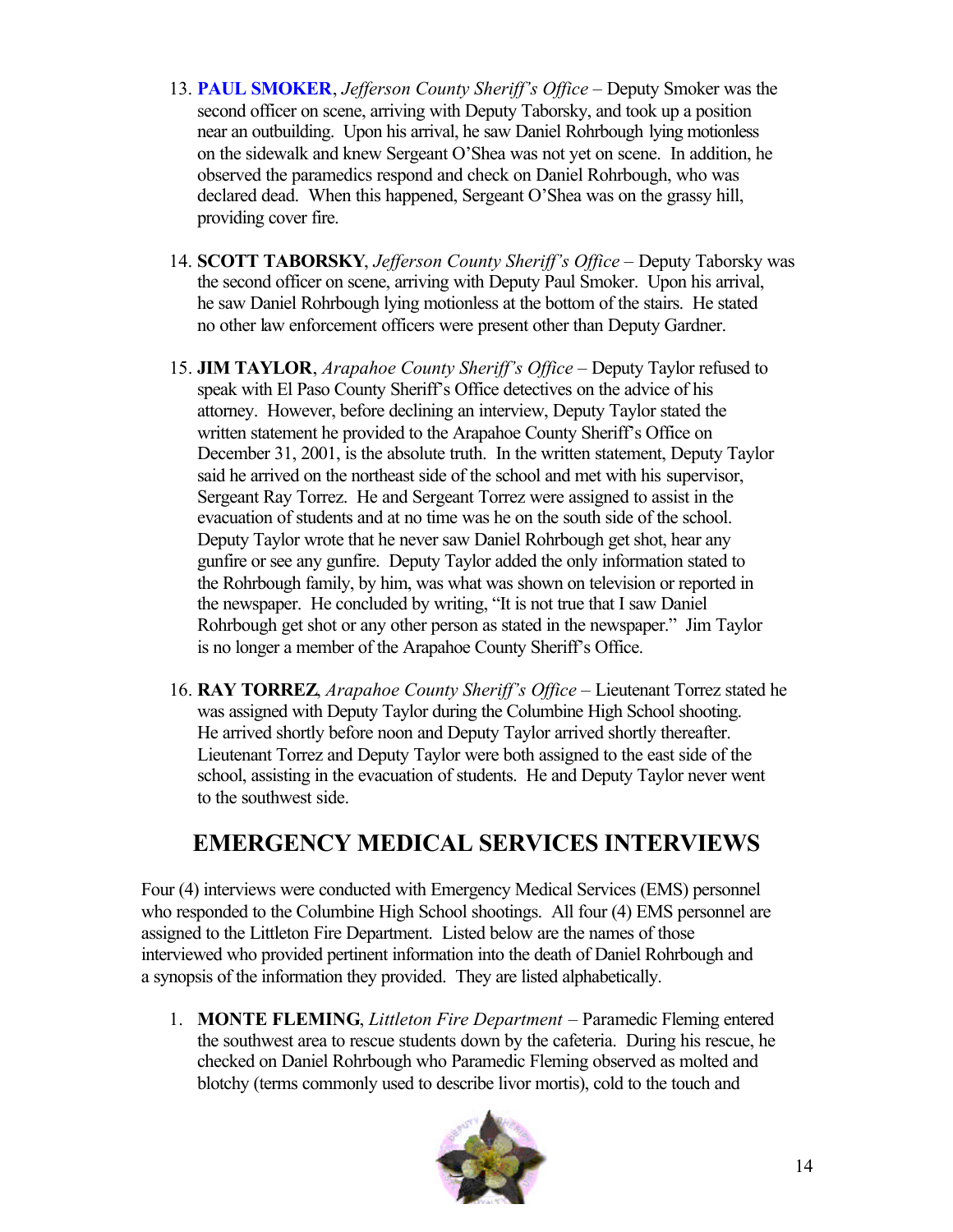without a pulse. He determined that Daniel Rohrbough was dead and began to assist other injured students.

2. **JERRY LOSASSO**, *Littleton Fire Department* – Firefighter Losasso entered the southwest area to rescue students down by the cafeteria. During his rescue, he checked on Daniel Rohrbough who was cold to the touch. After determining Daniel was dead, he began to assist his partner when they started taking hostile fire. A SWAT officer, unknown to firefighter Losasso, provided cover fire by shooting upward into the library windows. The SWAT officer was positioned by the front of the rescue squad.

### **OTHER INTERVIEWS**

Six (6) other interviews were conducted with individuals who the investigative team deemed as being critical to the reinvestigation. All six (6) of these individuals **were not present** at Columbine High School the day of the shootings. Listed below are the names of those who provided pertinent information into the death of Daniel Rohrbough and a synopsis of the information they provided. They are listed alphabetically.

- 1. **CHERYL ATZMILLER** On April 22, 1999, Sergeant O'Shea brought Cheryl a plant as a thank you for watching his daughter the day of the Columbine High School shootings. A conversation regarding the Columbine High School shooting ensued between Sergeant O'Shea, Cheryl and Celine Marquez, the pre-school administrator for the school district. During the conversation, Sergeant O'Shea spoke about the incident but never said he shot a student or thought he shot a student. Cheryl indicated if he had made such a statement, she is sure the matter would have been discussed further. Cheryl believes statements attributed to Celine Marquez concerning the conversation with Sergeant O'Shea are due to Celine Marquez's own dissatisfaction with the Jefferson County Sheriff's Office and Columbine High School. Cheryl concluded by saying all statements attributed to Sergeant O'Shea accidentally shooting a student in the media are false.
- 2. **CELINE MARQUEZ** On April 22, 1999, Celine spoke with Sergeant O'Shea at Westridge pre-school concerning the Columbine High School shootings. Also present were Cheryl Atzmiller and Susan O'Shea, Sergeant O'Shea's wife. During the conversation, Celine said Sergeant O'Shea told her he was concerned innocent students may have been shot at Columbine High School by law enforcement. This statement lead Celine to use the term "friendly fire" in her sworn affidavit. However, Celine admitted Sergeant O'Shea never used the words, "shot" or "kill" or "friendly fire" during the conversation. In Celine's affidavit, she indicated Sergeant O'Shea had not slept because he thought he might have shot an innocent student. However, the affidavit also states Sergeant O'Shea could have fired into the school but had not for fear of shooting other SWAT members. Her impression was that Sergeant O'Shea was outside looking into the school at the perpetrator through a doorway, window or hallway.

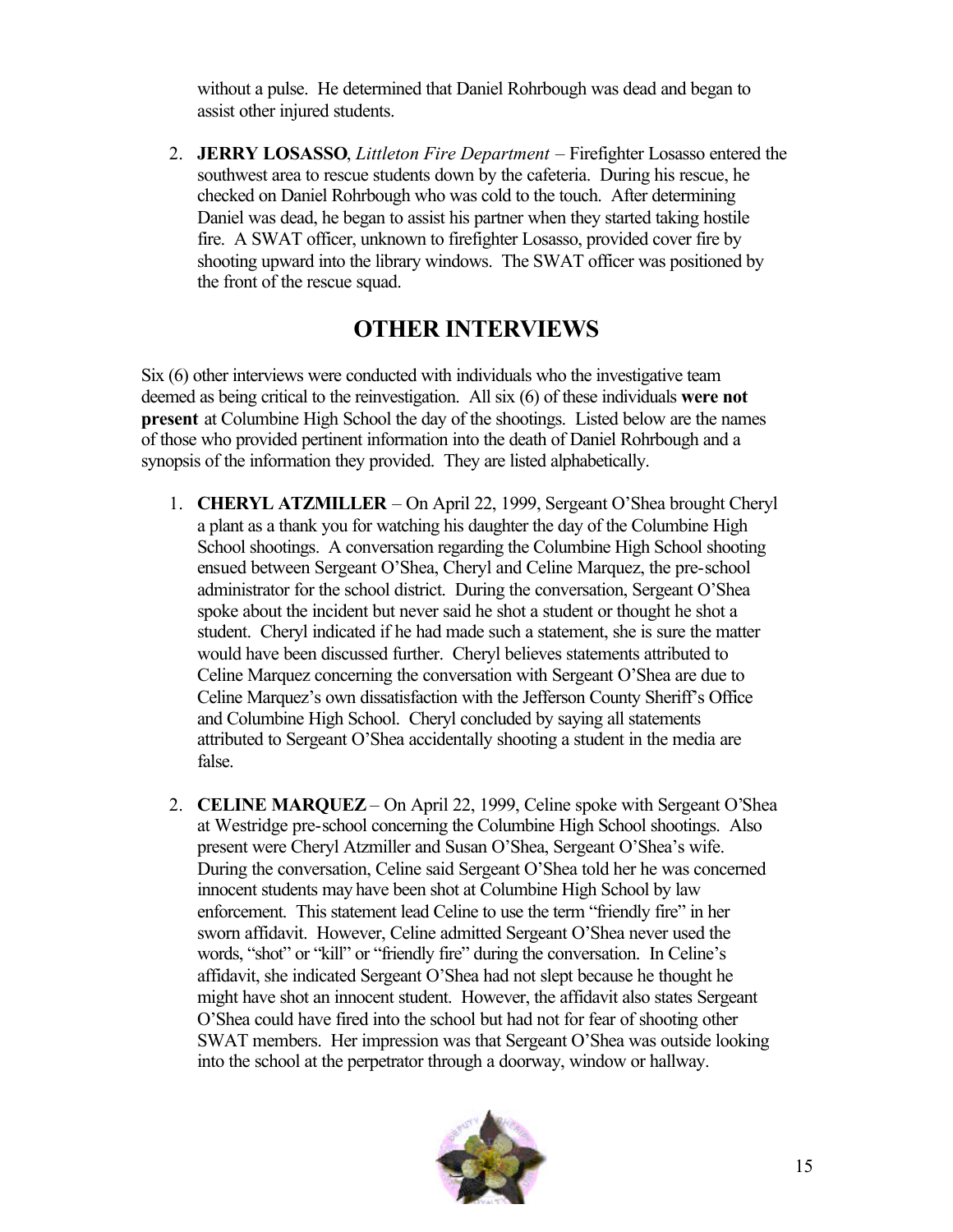- 3. **SUSAN O'SHEA** Susan did not participate in the conversation between her husband, Sergeant O'Shea, Cheryl Atzmiller and Celine Marquez. She does not recall the details of the conversation. However, in conversations with her husband after the Columbine High School shootings, she said Dan was concerned he may have hit an innocent student inside the library. Susan said her husband was concerned because when he fired into the library, he could not see the target.
- 4. **SUE PETRONE** Sue believes statements made to her by Deputy Jim Taylor and Amy Burnett are forthright and true. Sue added Deputy Annette Walker told her Daniel was safe, but returned to help other students. Sue does not know if Deputy Walker observed this or if it was her fiancée, Deputy Paul Smoker. She believes Sergeant O'Shea shot Daniel based on the empty casings found near Daniel's body.
- 5. **BRIAN ROHRBOUGH** Brian stated four (4) individuals could provide information into Daniel's death that contradicts the explanation given by Jefferson County Sheriff's Office detectives. Brian provided the names of Amy Burnett, a teacher at Columbine High School, an unidentified student whose name appears in a Newsweek magazine article, Wade, a senior at Columbine High School, and Deputy Jim Taylor. The student mentioned in Newsweek magazine was identified as Denny Rowe, and Wade, the senior at the school when the incident occurred, is Wade Frank, both of whom were interviewed.

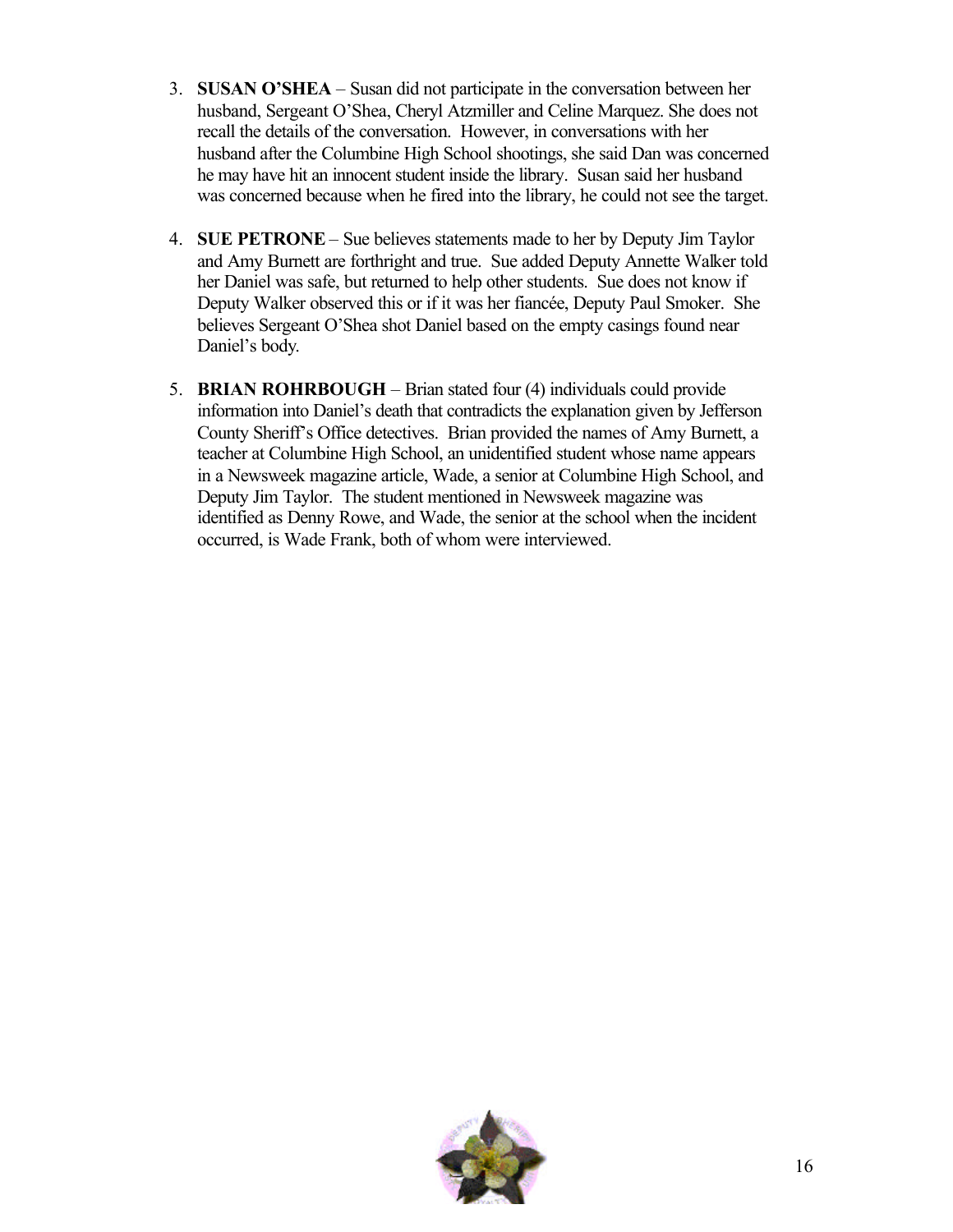### **TIME LINE**

This phase of the reinvestigation focused on the development of a time line of events. Among the tapes reviewed were; audio tapes of 911 telephone calls placed to the Jefferson County Sheriff's Office, audio tapes of dispatch communications for the Jefferson County Sheriff's Office and Denver Police Department, a telephone call to the Denver Police Department, a typed transcript of radio transmissions by the Littleton Fire Department, videotape surveillance from the cafeteria of Columbine High School, Channel 4 News videotape and Channel 7 News videotape.

While establishing the time line of events, it was learned there were slight variations in times between the responding law enforcement agencies. This occurred because the law enforcement agencies involved did not have their "official" times synchronized with one another. Therefore, the investigative team synchronized all times to the National Institute of Standards and Technology (NIST) atomic time in Boulder. Once this was completed, two (2) minutes and forty-six (46) seconds were subtracted from the time on the Jefferson County Sheriff's Office dispatch consoles and four (4) minutes were added to the times on the typed transcript for the Littleton Fire Department. All other times were determined accurate with NIST atomic time.

After reviewing all sources of information, detectives compiled a comprehensive and chronological timeline of events as they occurred. The time line also depicts the amount of time elapsed from when Daniel Rohrbough was unequivocally shot and down on the ground, to key events occurring after that particular time. The time line is specific to the death of Daniel Rohrbough and not the entire movements and actions of Dylan Klebold and Eric Harris.

### **TUESDAY, APRIL 20, 1999**

| TIME         | <i>EVENT</i>                                                                                                                                                                                                                                                                                                        | <b>ELAPSED TIME</b><br>(HH:MM) |
|--------------|---------------------------------------------------------------------------------------------------------------------------------------------------------------------------------------------------------------------------------------------------------------------------------------------------------------------|--------------------------------|
| $11:10$ a.m. | First lunch period begins at Columbine High School.<br>Daniel Rohrbough was seated in the cafeteria eating<br>with Nick Buhrer, Anthony Caruso, Sean Graves,<br>Lance Kirklin and James Medaugh. After finishing<br>lunch, Daniel left the cafeteria with Graves and Kirklin.<br>(SOURCE: Interviews with students) | 00:00                          |
| $11:23$ a.m. | Deputy Gardner received a radio dispatch to<br>Columbine High School for a female student that was<br>down in the parking lot. (SOURCE: Jefferson County<br>Sheriff's Office dispatch/radio tape)                                                                                                                   | 00.00                          |
| $11:22$ a.m. | The cafeteria videotape, after being recycled, begins to<br>record activity in the cafeteria and depicts the time as                                                                                                                                                                                                | 00.00                          |

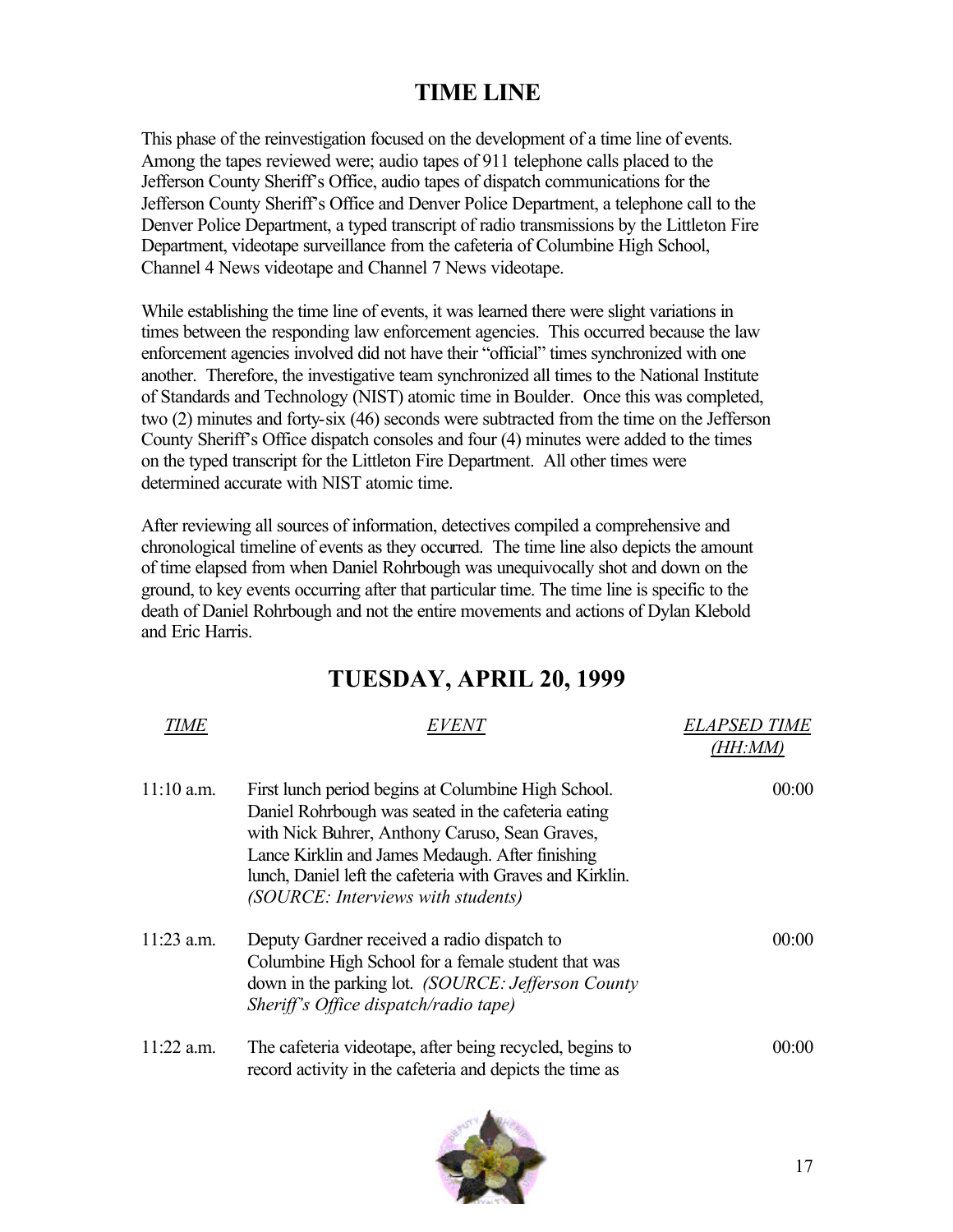|              | 11:22 a.m. The videotape shows numerous students<br>standing along the west windows looking out towards<br>the stairs leading to the west entrance. (SOURCE:<br>Videotape from the school cafeteria and time line of<br>events in the Jefferson County Sheriff's Office<br>Columbine High School Shooting report)                                                                                                                                                                                                                                                                                                                                                            |       |
|--------------|------------------------------------------------------------------------------------------------------------------------------------------------------------------------------------------------------------------------------------------------------------------------------------------------------------------------------------------------------------------------------------------------------------------------------------------------------------------------------------------------------------------------------------------------------------------------------------------------------------------------------------------------------------------------------|-------|
| $11:23$ a.m. | Students in the cafeteria begin to hide under the tables.<br>(SOURCE: Videotape from the school cafeteria)                                                                                                                                                                                                                                                                                                                                                                                                                                                                                                                                                                   | 00:00 |
| $11:24$ a.m. | Students in the cafeteria begin to run out of the<br>cafeteria, with many fleeing up the stairs located at the<br>east end of the cafeteria. (SOURCE: Videotape from<br><i>inside the school cafeteria</i> )                                                                                                                                                                                                                                                                                                                                                                                                                                                                 | 00:00 |
|              | Deputy Gardner arrived in the southwest parking lot at<br>Columbine High School. Upon arrival, Deputy<br>Gardner immediately drew fire from Eric Harris who<br>was standing on the sidewalk leading to the west doors<br>of the school. (SOURCE: Time line of events in the<br>Jefferson County Sheriff's Office Columbine High<br>School Shooting report)                                                                                                                                                                                                                                                                                                                   |       |
| 11:25 a.m.   | Karen Nielsen, an employee of the school, telephones<br>911 from the teacher's lounge, adjacent to the cafeteria.<br>Ms. Nielsen is heard on tape telling the 911 operator of<br>the shooting at Columbine High School and of three<br>students wounded. She related that one student was<br>shot in the spine, one in the head, with half his face<br>hanging off, and one student not breathing. She added<br>that the shooter was wearing a black trench coat.<br>Daniel Rohrbough was the student she described as not<br>breathing and was unequivocally down at this time.<br>The call concludes at 11:29 a.m. (SOURCE: Jefferson<br>County Sheriff's Office 911 tape) | 00:00 |
| $11:26$ a.m. | Jefferson County Sheriff's Deputies Paul Smoker and<br>Scott Taborsky arrived on the west side of Columbine<br>High School. (SOURCE: Time line of events in the<br>Jefferson County Sheriff's Office Columbine High<br>School Shooting report)                                                                                                                                                                                                                                                                                                                                                                                                                               | 00:01 |
| $11:31$ a.m. | Denver Police Department Officer John Leitz<br>telephoned the Denver Police Department dispatch<br>center and advised them of the shooting at Columbine<br>High School. Officer Leitz learned of the shooting<br>after receiving a call from Matthew DePew, a student                                                                                                                                                                                                                                                                                                                                                                                                        | 00:06 |

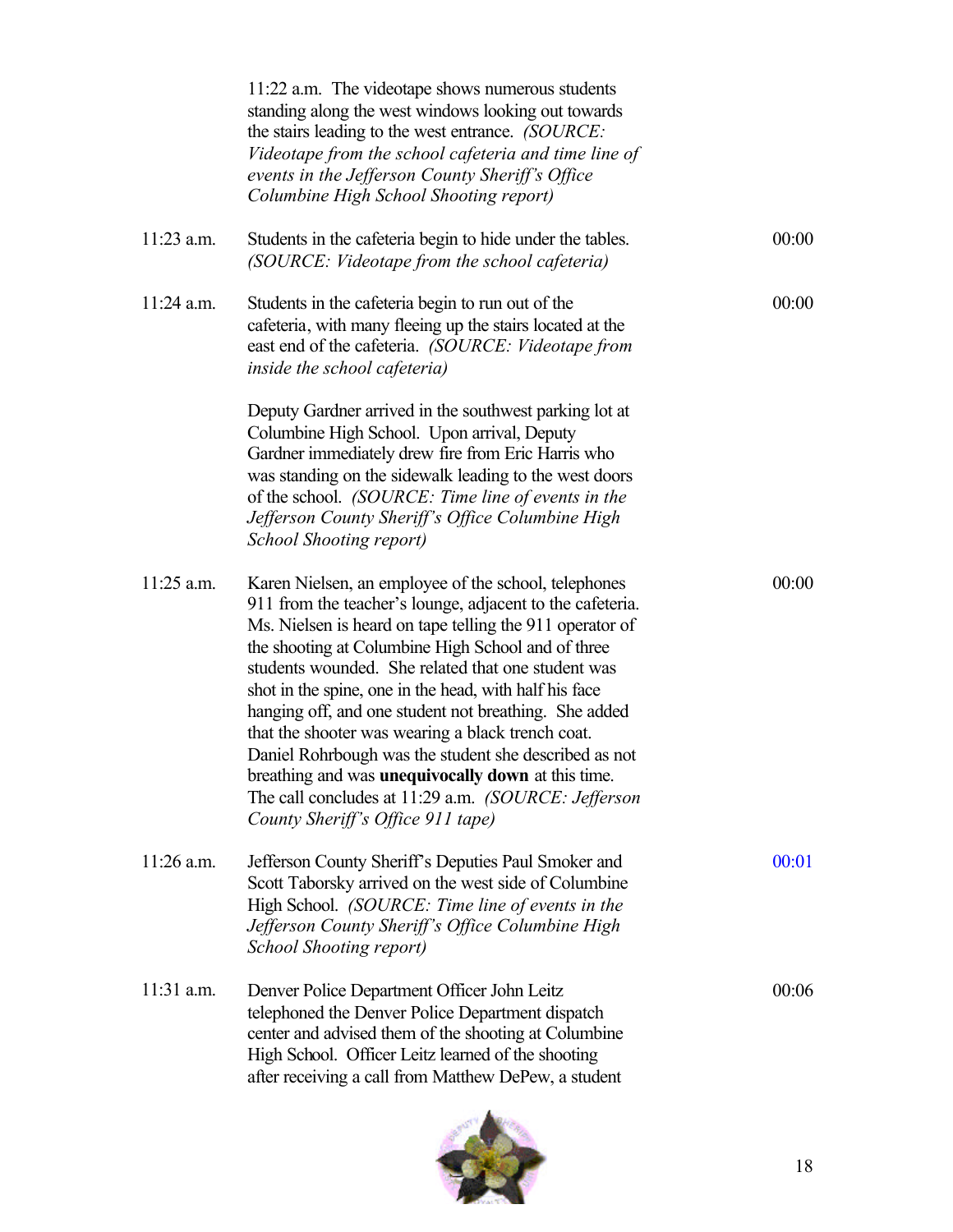|              | at Columbine High School. Matt had called the Denver<br>Police Department, District 4, looking for his father,<br>Officer Wayne DePew. Matt DePew telephoned the<br>Police Department after seeing Daniel shot and lying<br>on the ground. (SOURCE: Denver Police Department<br><i>telephone tape)</i>                                   |       |
|--------------|------------------------------------------------------------------------------------------------------------------------------------------------------------------------------------------------------------------------------------------------------------------------------------------------------------------------------------------|-------|
| $11:36$ a.m. | Denver Police Department dispatch center broadcasted<br>a simulcast on the radio reference the shooting at<br>Columbine High School. (SOURCE: Denver Police<br>Department dispatch/radio tape)                                                                                                                                           | 00:11 |
| 11:46 a.m.   | Denver Police Department Sergeant Dan O'Shea was<br>heard on the radio asking dispatch what was happening<br>at Columbine High School. After being informed of<br>the shooting, Sergeant O'Shea related, "Show me<br>enroute, in civilian attire." (SOURCE: Denver Police<br>Department dispatch/radio tape)                             | 00:21 |
| 11:49 a.m.   | Jefferson County Sheriff's Office Sergeant Ken Ester<br>radioed the dispatch center and advised that several<br>members of the Denver Police Department SWAT<br>Team were on the east side of the school. (SOURCE:<br>Jefferson County Sheriff's Office dispatch/radio tape)                                                             | 00:24 |
| $11:53$ a.m. | Denver Police Department Officer Bin Tran came on<br>the radio and advised there are, "a bunch of kids down"<br>on the west side. Denver Police Department Sergeant<br>Dan O'Shea responded by telling Officer Tran,<br>"Maintain cover until we can get a rescue team in."<br>(SOURCE: Denver Police Department dispatch/radio<br>tape) | 00:28 |
| $11:54$ a.m. | Denver Police Department Sergeant Dan O'Shea is<br>heard on the radio advising Littleton Fire Department,<br>"Stand by where you are at, don't go in." (SOURCE:<br>Denver Police Department dispatch/radio tape)                                                                                                                         | 00:29 |
| 11:57 a.m.   | Denver Police Department Sergeant Dan O'Shea came<br>on the radio and informed dispatch that he had entered<br>the inner perimeter. By inner perimeter, Sergeant<br>O'Shea meant the northwest side of the school, near the<br>heating and air conditioning units. (SOURCE: Denver<br>Police Department dispatch/radio tape)             | 00:32 |
| $11:58$ a.m. | Littleton Fire Department Rescue Squad 11 and Rescue<br>Squad 13 arrived in the southwest parking lot of                                                                                                                                                                                                                                 | 00:33 |

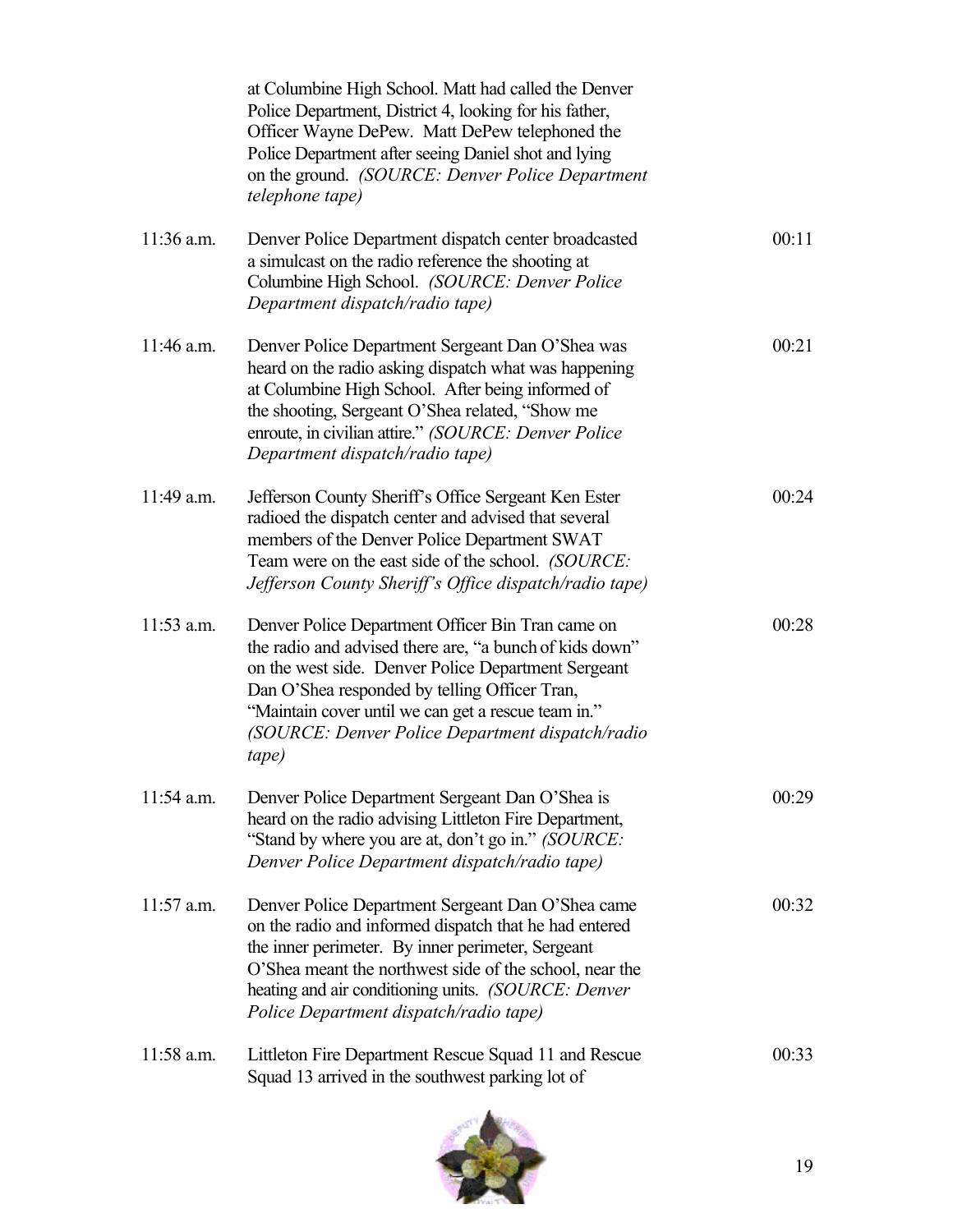|              | Columbine High School. They reported that SWAT<br>Teams had their guns drawn and pointed towards the<br>library. (SOURCE: Typed transcript of radio<br>transmissions by the Littleton Fire Department)                                                                                                                                                                                                                                                                                    |       |
|--------------|-------------------------------------------------------------------------------------------------------------------------------------------------------------------------------------------------------------------------------------------------------------------------------------------------------------------------------------------------------------------------------------------------------------------------------------------------------------------------------------------|-------|
| $12:01$ p.m. | Littleton Fire Department Rescue Squad 11 and Rescue<br>Squad 13, now parked directly adjacent to the cafeteria<br>and rescuing injured students, reported they are taking<br>fire. Sergeant O'Shea, from a position of cover on the<br>grassy hill area, fired his weapon for the first time.<br>(SOURCE: Typed transcript of radio transmissions by<br>the Littleton Fire Department)                                                                                                   | 00:36 |
| $12:04$ p.m. | Channel 7 News helicopter began video coverage of<br>the shooting at Columbine High School. The video<br>coverage shows Littleton Fire Department Rescue<br>Squad 11 and Rescue Squad 13 leaving the area<br>directly adjacent to the cafeteria. (SOURCE: Channel<br>7 News videotape)                                                                                                                                                                                                    | 00:39 |
| $12:06$ p.m. | Littleton Fire Department Rescue Squad 11 radioed it<br>was enroute to the hospital with one (1), Anne Marie<br>Hochhalter, and Rescue Squad 13 radioed it was<br>enroute with two (2), Sean Graves and Lance Kirklin.<br>(SOURCE: Typed transcript of radio transmissions by<br>the Littleton Fire Department)                                                                                                                                                                           | 00:41 |
| $12:07$ p.m. | Denver Police Department Sergeant Eugene Orton<br>radioed Denver Police Department Officer Greg<br>Romero and asked, "is that body down by the door<br>conscious or just staying there." Officer Romero<br>replied, "he's gonna stay here." Sergeant Orton<br>clarified by saying, "the one in the corner there that I<br>can see." Officer Romero replied, "the one in front of<br>the silver car wearing a green shirt, yes." (SOURCE:<br>Denver Police Department dispatch/radio tape) | 00:42 |
| $12:43$ p.m. | Denver Police Department Sergeant Dan O'Shea was<br>observed moving towards the west door with other<br>SWAT officers to rescue Richard Castaldo and Rachel<br>Scott. As Sergeant O'Shea approached the emergency<br>exit door to the library, that was propped open, he fired<br>several additional rounds into the outside wall, by the<br>door. (SOURCE: Channel 4 News videotape)                                                                                                     | 01:18 |
| $12:50$ p.m. | Denver Police Department Sergeant Dan O'Shea was<br>observed on video moving along the west wall of                                                                                                                                                                                                                                                                                                                                                                                       | 01:25 |

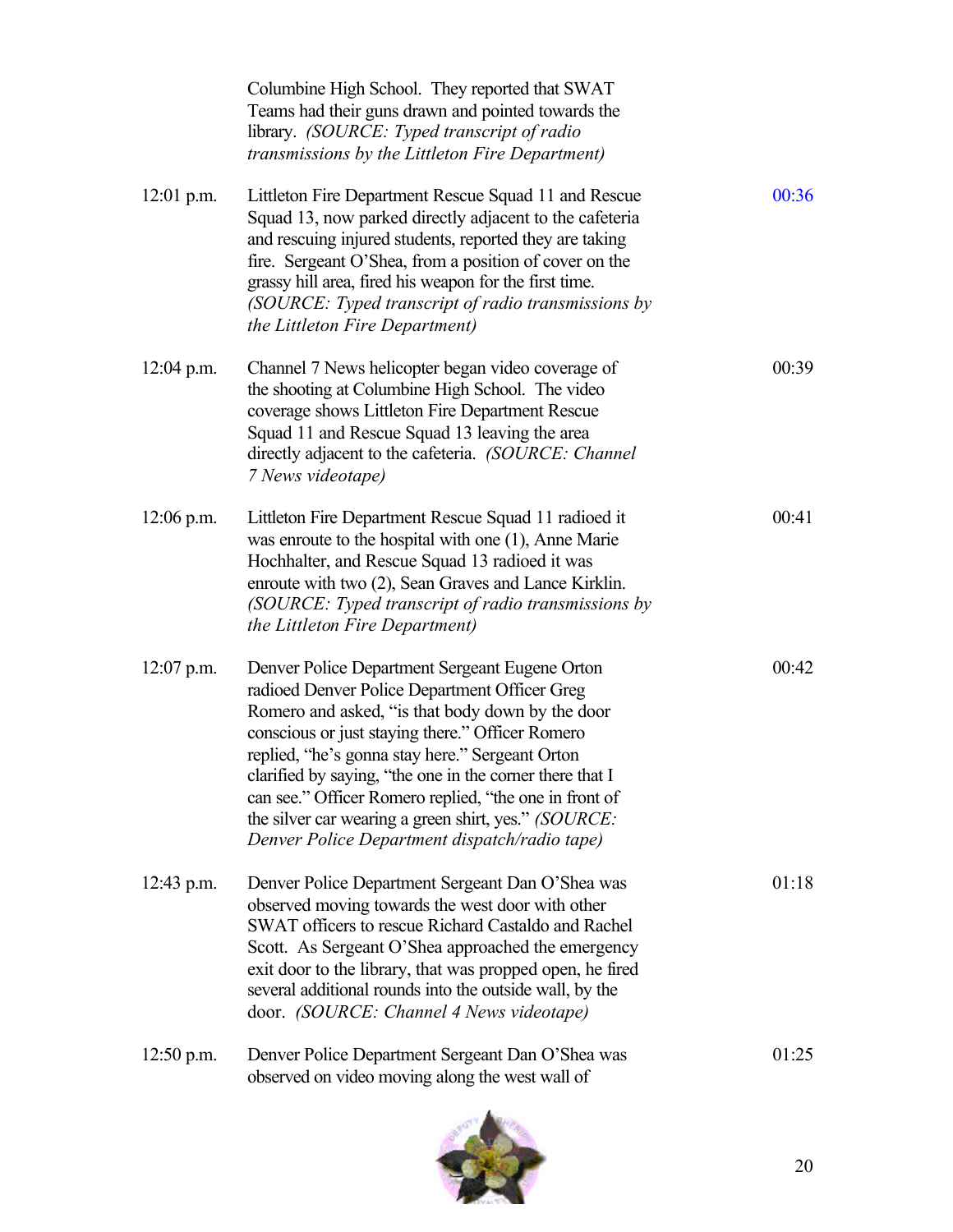Columbine High School towards the teacher's lounge window. Once by the window, he fired several rounds through the window as cover fire for other officers checking on Daniel Rohrbough. *(SOURCE: Channel 4 News videotape)*

1:09 p.m. A Jefferson County Sheriff's Office SWAT team entered the cafeteria through the broken out window to the teacher's lounge. The evacuation of students and faculty members trapped inside the school begins. *(SOURCE: Time line of events in the Jefferson County Sheriff's Office Columbine High School Shooting report)*



01:44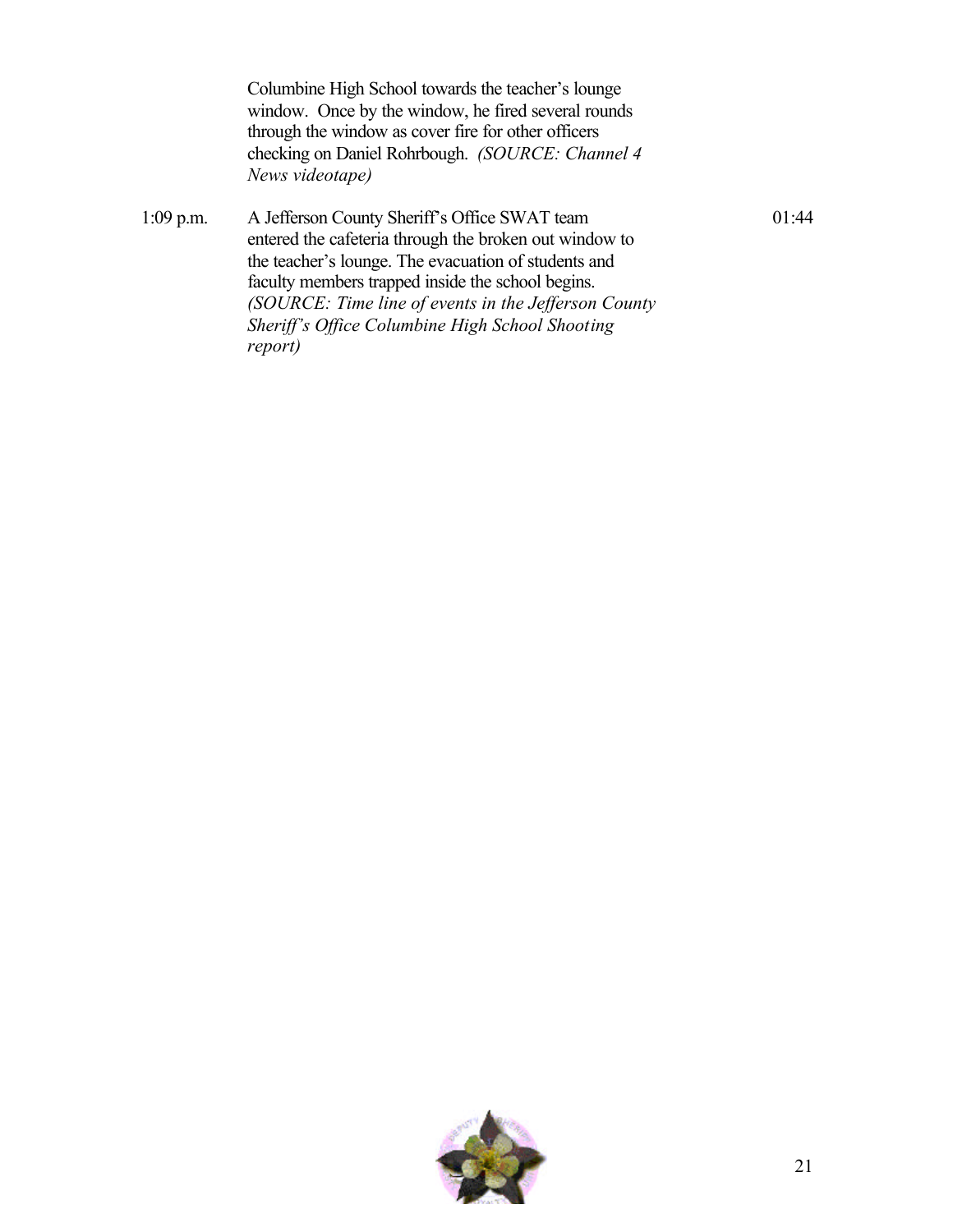# **FORENSIC ANALYSIS**

This phase of the reinvestigation involved several steps that included a review of ballistic reports, laboratory reports, the autopsy of Daniel Rohrbough, evidence reports and diagrams of evidence recovered at the scene, specifically the outside area. Among the reports reviewed were those completed by the Colorado Bureau of Investigation (CBI), Federal Bureau of Investigation (FBI), Jefferson County Sheriff's Office and Jefferson County Coroner's Office.

First, detectives examined outside scene diagrams submitted by the Federal Bureau of Investigation (FBI). Upon review of the diagrams, detectives noted one of the diagrams showed the location of Daniel Rohrbough's body incorrectly. Through witness statements and the actual crime scene investigation, the exact location of Daniel Rohrbough's body can be correctly located on the concrete, just to the south of the stairs leading to the west entrance of the school.

Detectives identified fifty-six (56) critical items of physical evidence that would be pertinent to the reinvestigation. The items were requested, and received, from the Jefferson County Sheriff's Office. They included:

- The 9mm spent bullet projectile recovered at autopsy from the body of Daniel Rohrbough.
- A gunshot residue (GSR) kit collected at autopsy from Daniel Rohrbough.
- Bullet fragments from the crime scene around Daniel Rohrbough's body.
- Spent shell casings from the area around Daniel Rohrbough's body.
- A sweater recovered from the stairs leading to the west entrance of the school.
- The Highpoint Semi-Automatic Carbine Rifle fired by Eric Harris.
- The Intra-Tech Semi-Automatic weapon fired by Dylan Klebold.
- Test fired rounds, empty shell casings and bullets, recovered from the suspect's weapons and the weapons of law enforcement officers.

Detectives submitted the gunshot residue kit and sweater to the Colorado Bureau of Investigation (CBI) for laboratory analysis. It was determined the rest of the evidence would be submitted to an outside, private laboratory. Analysis on the gunshot residue kit showed the presence of particles characteristic of gunshot residue. The results indicate Daniel Rohrbough may have discharged a firearm, been in the vicinity of a firearm when it was discharged or came in contact with an item with gunshot residue on the item. The sweater was torn and disclosed the presence of small particles characteristic of gunshot residue and the presence of human blood. The majority of the blood was deposited on the interior of the sweater. Therefore, a sample of Daniel Rohrbough's blood was submitted to compare against the blood on the sweater. The results showed the blood on the sweater was not that of Daniel Rohrbough.

Second, detectives interviewed Doctor Ben Galloway, a forensic pathologist, who conducted the autopsy on Daniel Rohrbough. Doctor Galloway noted Daniel's shirt and pants had several circular tears but the area around the tears was void of gunpowder

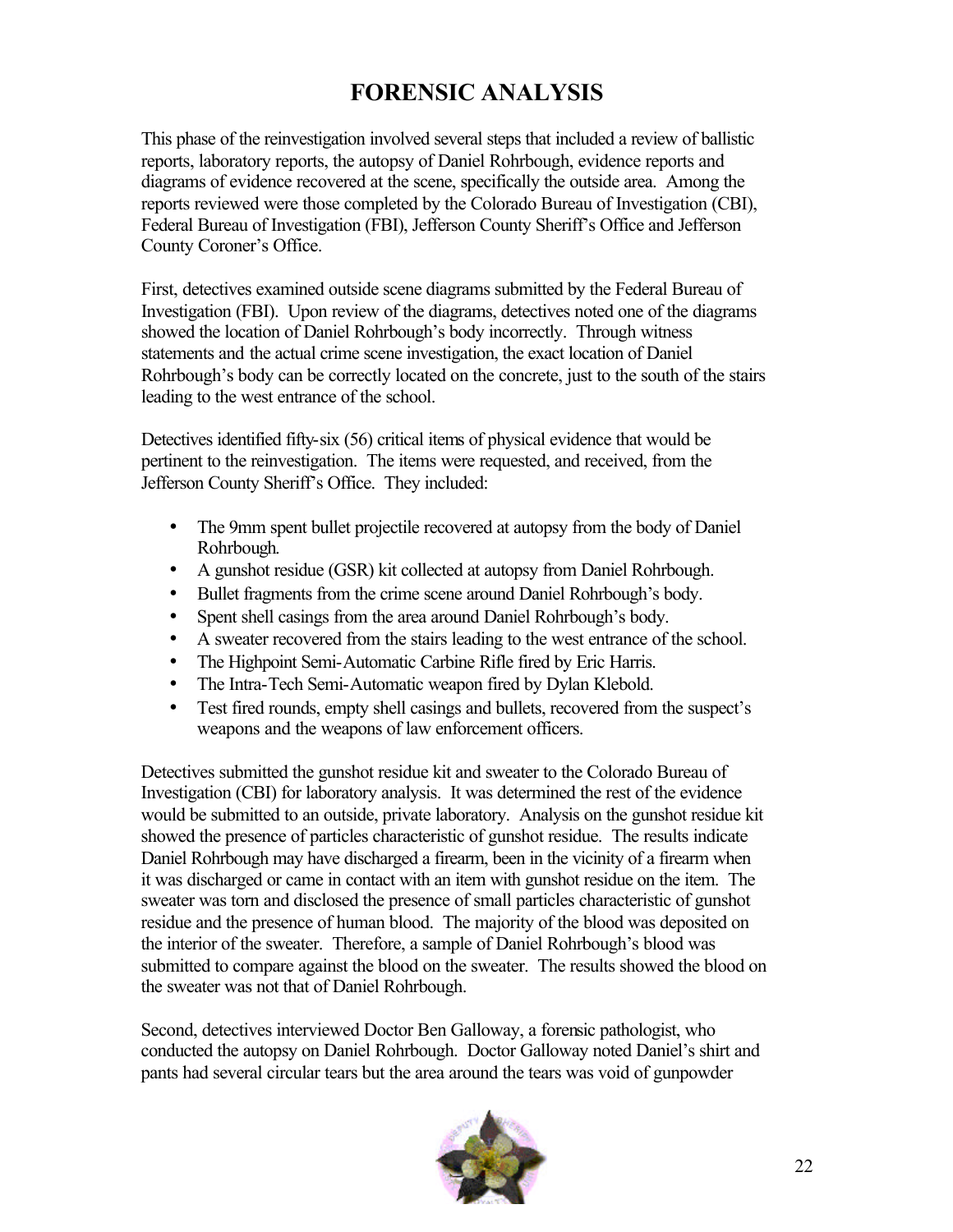residue. Daniel's face had an abrasion to the right cheek and bruising to the right side of the forehead, above the right eyebrow. The abrasion and bruising is consistent with falling and landing on the right side.

A total of five (5) gunshot wounds, entry and exit, were identified on the exterior of the body, with all wounds void of gunpowder residue. The gunshot wounds were an entry wound to the upper, left anterior chest, an entry wound to the left abdomen, an entry and exit wound to the left knee and an exit wound to the upper right back. The entry wounds are consistent with a bullet fired from a 9mm, .380 caliber, .38 caliber or .357 caliber. The exit wound is three-eighths of an inch (3/8"), in shape, with irregular tearing. Based on the shape, size and appearance of the exit wound, it is consistent with having been caused by hardball ammunition as opposed to hollow point ammunition.

The bullet that entered the chest traversed left to right with an upward angle, before exiting out the back. The bullet caused severe trauma to the heart, rendering it nonfunctional, and death would have occurred within minutes. The bullet that entered the abdomen traversed left to right with an upward angle and was recovered inside Daniel's body. This bullet lacerated the liver and stomach causing extensive internal damage, however, bleeding in the abdominal cavity was minimal (about half (1/2) a pint).

Doctor Galloway stated medical evidence supports the shot to the chest occurring before the shot to the abdomen. This opinion is supported by the absence of a large quantity of blood in the abdominal cavity. With a significant injury to the circulatory system, mainly the heart, blood flow is immediately interrupted to other vital organs. Had the liver been lacerated before the heart, more blood would have accumulated in the abdominal cavity. Doctor Galloway also mentioned the gunshot wounds to the chest and abdomen are consistent with Daniel falling to his right.

Third, detectives test fired the Heckler & Koch, MP-5, 9mm fired by Denver Police Department Sergeant Dan O'Shea, the Highpoint Semi-Automatic Carbine Rifle fired by Eric Harris and the Intra-Tech Semi-Automatic fired by Dylan Klebold. The purpose of the test fire was to determine the directionality and average distance empty shell casings would be ejected from the weapon.

- **Heckler & Koch, MP-5, 9mm, Serial Number 62350336** Detectives fired the weapon from the shoulder firing position using single shots, three round bursts and fully automatic. The ammunition used was Speer Gold Dot, 124-grain, jacketed hollow point. The average ejection path of an empty casing was forward nine feet  $(9')$  and to the right seventeen feet, two and a half inches  $(17'2'2'')$ . The weapon was noted as having six (6) lands and grooves with a right hand twist. The gun was purchased by the Denver Police Department for use by their SWAT Team and was issued to Sergeant Dan O'Shea, who maintained possession and control of the weapon.
- **Intra-Tech Semi-Automatic, Serial Number D076305** Detectives fired the weapon from the shoulder firing position and the hip firing position. The ammunition used was Winchester, full metal jacket, 115-grain and Union Metallic

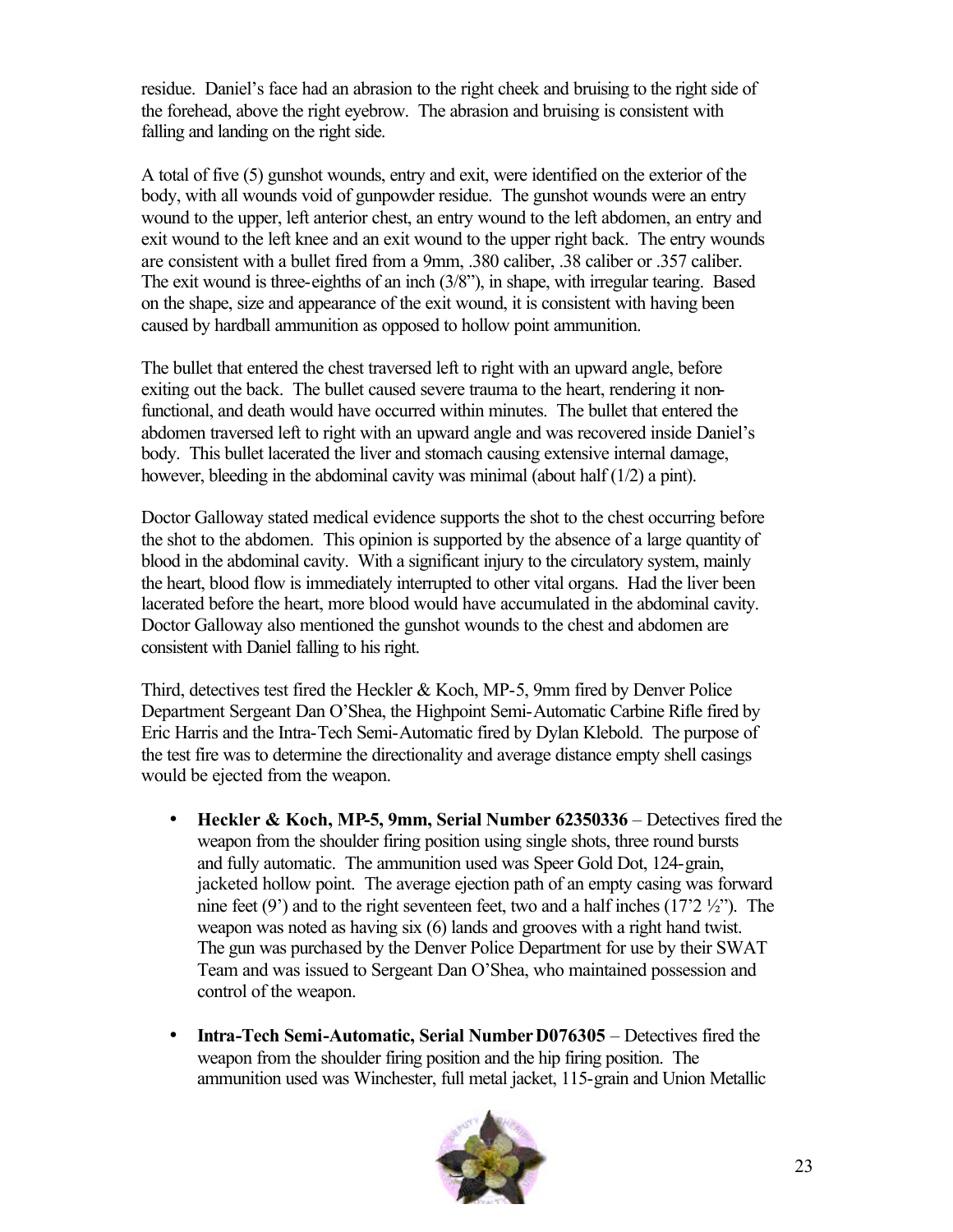Cartridge (UMC), full metal jacket, 115-grain. The average ejection path of an empty casing was forward three feet, four and a half inches  $(3'4'_{2}')$  and to the right six feet, nine and a half inches (6'9½"). The weapon was noted as having six (6) lands and grooves with a right hand twist. Just Guns in Federal Heights purchased the gun in September of 1997. After several transfers and sales, Mark Manes purchased the weapon at a gun show in August of 1998. Mr. Manes then sold the gun to Eric Harris and Dylan Klebold. During the search of Columbine High School, the gun was recovered under Dylan Klebold's right leg, with his right hand on the grip and his left hand resting on the sling.

• **Highpoint Semi-Automatic Carbine Rifle, Serial Number A59610** – Detectives fired the weapon from the shoulder firing position and the hip firing position. The ammunition used was Winchester, full metal jacket, 115-grain and Union Metallic Cartridge (UMC), full metal jacket, 115-grain. The average ejection path of an empty casing was backwards two feet, ten inches (2'10") and to the right five feet, four inches (5'4"). The weapon was noted as having eight (8) lands and grooves with a right hand twist. The gun had been shipped to MKS Supply in Dayton, Ohio, in August of 1998. After several transfers and sales, Robyn Anderson bought the firearm in the Denver Metro area at a gun show in December of 1998, specifically for Eric Harris. Eric Harris had allegedly ordered nine (9) magazines for the gun on December 18, 1998, and took possession of them on December 28, 1998. During the search of Columbine High School, this gun was recovered at the feet of Eric Harris and immediately to the right of Dylan Klebold.

Next, El Paso County Sheriff's Office detectives traveled to Columbine High School in order to conduct a crime scene reconstruction. The reconstruction consisted of using string lines to show the trajectory of rounds fired by suspects and officers. However, because of landscape and architectural changes at Columbine High School, an exact reconstruction could not be accomplished.

String lines were strung from the grassy hill area to the library windows, the grassy hill area to the area of Daniel Rohrbough's body, the area near the west door to the area of

Daniel Rohrbough's body and the area by the teacher's lounge window to the area of Daniel Rohrbough's body. After all string lines were strung, photographs were taken. The findings established the string line from the area near the west door, where Eric Harris fired, to the area where Daniel Rohrbough's body was located, closely represented the path of the bullets that struck



Daniel Rohrbough. An angle measurement of this trajectory showed it to be fifteen (15) to twenty (20) degrees downward.

Finally, detectives transported several items of ballistic evidence to H.P. White Laboratory, Inc. in Street, Maryland for microscopic examination. H.P White Laboratory, Inc. was chosen to conduct the analysis because the laboratory has a national reputation as the leading privately owned laboratory engaged in small arms and

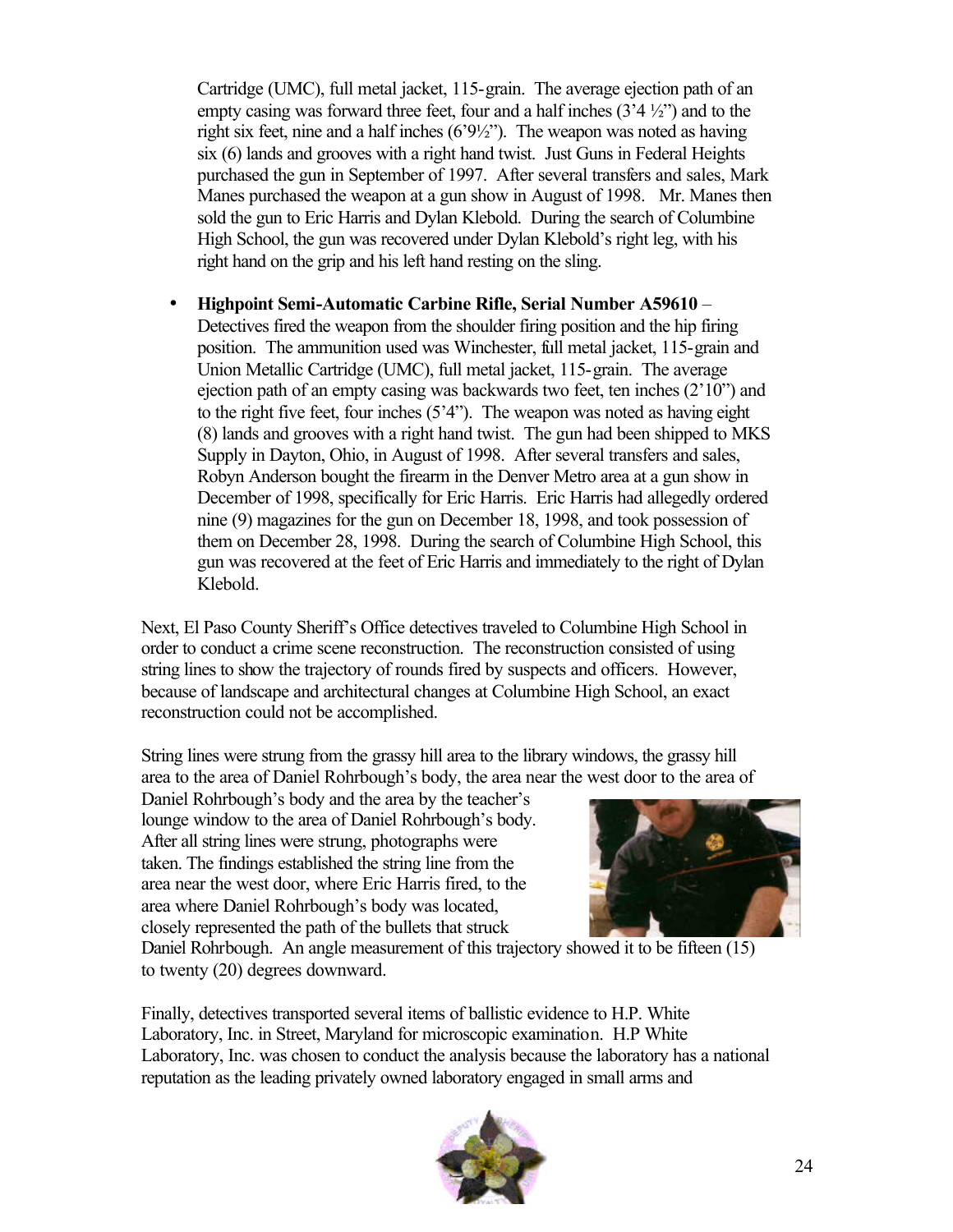ammunition research, development and testing and was not involved with the initial investigation into the Columbine High School shootings. Among the evidence items taken to the laboratory were:

- The spent bullet projectile recovered at autopsy from the body of Daniel Rohrbough.
- Bullet jacket fragments recovered from the parking lot of Columbine High School.
- One live round of Remington Peters 9mm Luger ammunition recovered on the stairs leading to the west entrance of Columbine High School.
- The test-fired bullets from the Highpoint Semi-Automatic Carbine Rifle associated with Eric Harris.
- The test fired bullets from the Intra-Tech Semi-Automatic associated with Dylan Klebold.
- The test fired bullets from the Heckler & Koch, MP-5 fired by Denver Police Department Sergeant Dan O'Shea.
- Live rounds of ammunition collected from the firearms testing, by the El Paso County Sheriff's Office, of the Highpoint Semi-Automatic Carbine Rifle associated with Eric Harris.
- Live rounds of ammunition collected from the firearms testing, by the El Paso County Sheriff's Office, of the Intra-Tech Semi-Automatic associated with Dylan Klebold.

The Chief Engineer for H.P. White Laboratory, Inc., Lester W. Roane, conducted a microscopic examination on the items, in the presence of detectives from the El Paso County Sheriff's Office. Mr. Roane advised detectives the bullet recovered from Daniel Rohrbough had eight (8) lands and grooves, with a right hand twist, which is consistent with the Highpoint Semi-Automatic Carbine Rifle. Mr. Roane added the bullet recovered from Daniel Rohrbough was a **textbook match** to a test-fired bullet taken from the Highpoint Semi-Automatic Carbine Rifle.



The bullet jacket fragments examined established that one of the bullet fragments had been fired from a barrel with eight (8) lands and grooves. The Highpoint Semi-Automatic Carbine Rifle has eight (8) lands and grooves. This fragment did not indicate the presence of blood or tissue.

An examination of the Remington Peters 9mm Luger live round showed similarities in comparison to rounds ejected from the Highpoint Semi-Automatic Carbine Rifle. Mr. Roane could not definitively say the round was ejected from the Highpoint Semi-Automatic Carbine Rifle, however did say it did not come from the Intra-Tech Semi-Automatic. It should be noted that a comparison was not made to rounds ejected from the Heckler & Koch, MP-5, because Speer Gold Dot hollow point ammunition was used with the MP-5, as opposed to Remington Peters 9mm Luger, full metal jacket rounds.

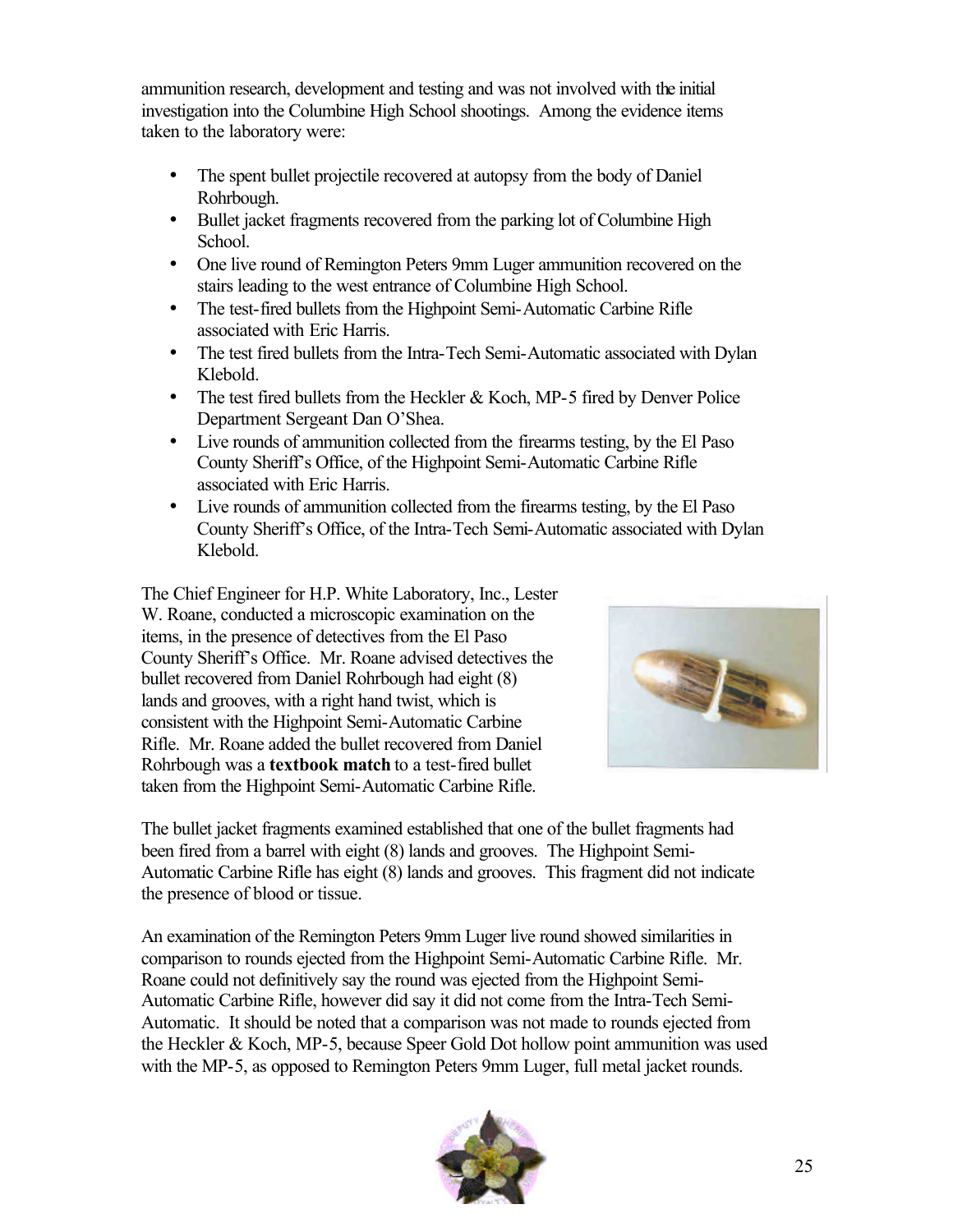Other comparisons requested of H.P. White Laboratory, Inc. by the investigative team included attempts to match various cartridges, metallurgy analysis, and comparison of cartridge crimp markings to fired bullets. Although the attempt to match various cartridges was completed with inconclusive results, the metallurgy analysis and crimp marking comparisons were not conducted. It was the opinion of Mr. Roane that tests would not offer conclusive proof benefiting the reinvestigation. Mr. Roane restated the fact that the bullet recovered from Daniel Rohrbough was a textbook match as being fired from the Highpoint Semi-Automatic Carbine Rifle.

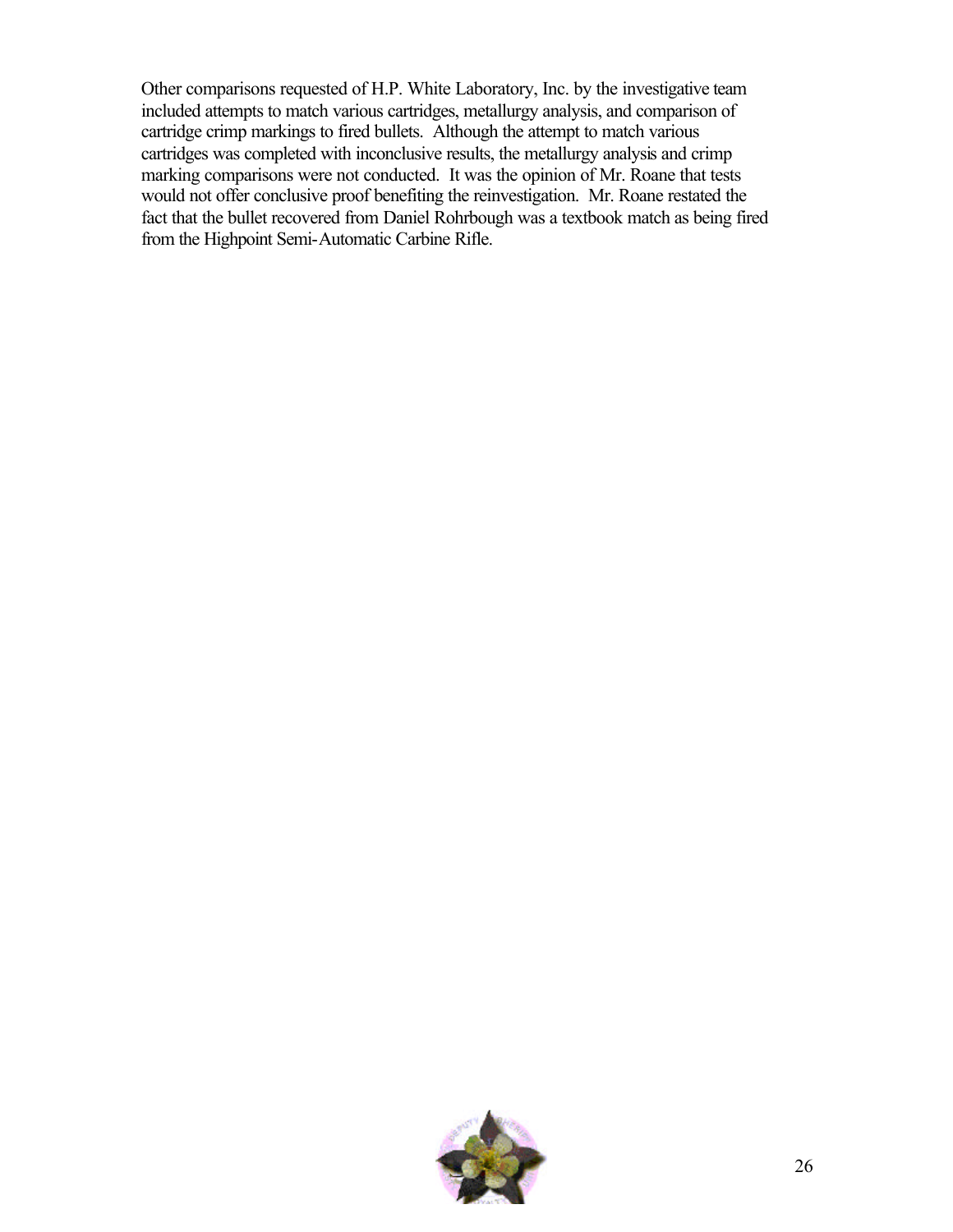# **CONCLUSION OF FINDINGS**

Based on the reinvestigation conducted into the death of Daniel Rohrbough at Columbine High School, it is the conclusion of the El Paso County Sheriff's Office that Daniel Rohrbough was undeniable shot and killed by gunman Eric Harris prior to any law enforcement officers arriving on scene. This conclusion has been derived from detailed interviews conducted with critical witnesses, the establishment of a time line, the results of evidence submitted for laboratory analysis and a crime scene reconstruction.

Physical evidence supports the findings that the victim, Daniel Rohrbough, was standing outside on the sidewalk when gunman Eric Harris shot him. Eric Harris was deliberately firing in the direction of Daniel Rohrbough, from the sidewalk leading from the west doors of the school, with a Highpoint Semi-Automatic Carbine rifle. Based upon the reconstruction, Daniel Rohrbough was most probably shot first in the left leg, which caused him to fall or turn to the right, exposing his left side to the gunman. As he was going down, the next two (2) shots, coming in rapid succession, struck Daniel in the chest and abdomen. Both rounds had the same trajectory and would prove to be fatal. Daniel came to rest lying on his chest/stomach with his head turned to the right, facing the school. His body was eventually rotated during rescue efforts, which caused the crime scene photographs to depict him on his right side. Daniel Rohrbough's death was almost instantaneous and without a doubt, occurred prior to the arrival of any law enforcement officers.

The physical evidence and critical witness interviews that support our finding are as follows:

- 1. Victims Sean Graves, Lance Kirklin and Anne Marie Hochhalter, all remember Daniel Rohrbough walking outside from the west doors of the school cafeteria, followed by Lance Kirklin and Sean Graves. Once outside, Daniel, Sean and Lance saw the two (2) gunmen at the top of the stairs, leading to the west entrance. Daniel Rohrbough, Sean Graves and Lance Kirklin were together intending to go to the "smoker's pit."
- 2. Nineteen (19) witnesses saw the gunmen shooting in the direction of Daniel Rohrbough. The gunmen were named or described as: Eric Harris, Dylan Klebold, Robert Perry or white males. Witnesses, to include Sean Graves and Lance Kirklin who were with Daniel, reported seeing Eric Harris shooting, Dylan Klebold shooting and/or throwing bombs and the shorter of the two (2) gunmen shooting. It should be noted that Eric Harris was shorter than Dylan Klebold.
- 3. Fourteen (14) witnesses saw Daniel Rohrbough turn slightly in an attempt to run or get away, when he was shot in the left leg. As a result of this shot, Daniel began to fall or stumble to the right and was shot two (2) more times. He collapsed onto the sidewalk, landing on his chest and face with the right side of his face impacting the concrete first. The witnesses who saw this include Sean Graves, Lance Kirklin, Mark Opfer and Denny Rowe, all of who were standing in close proximity to Daniel.

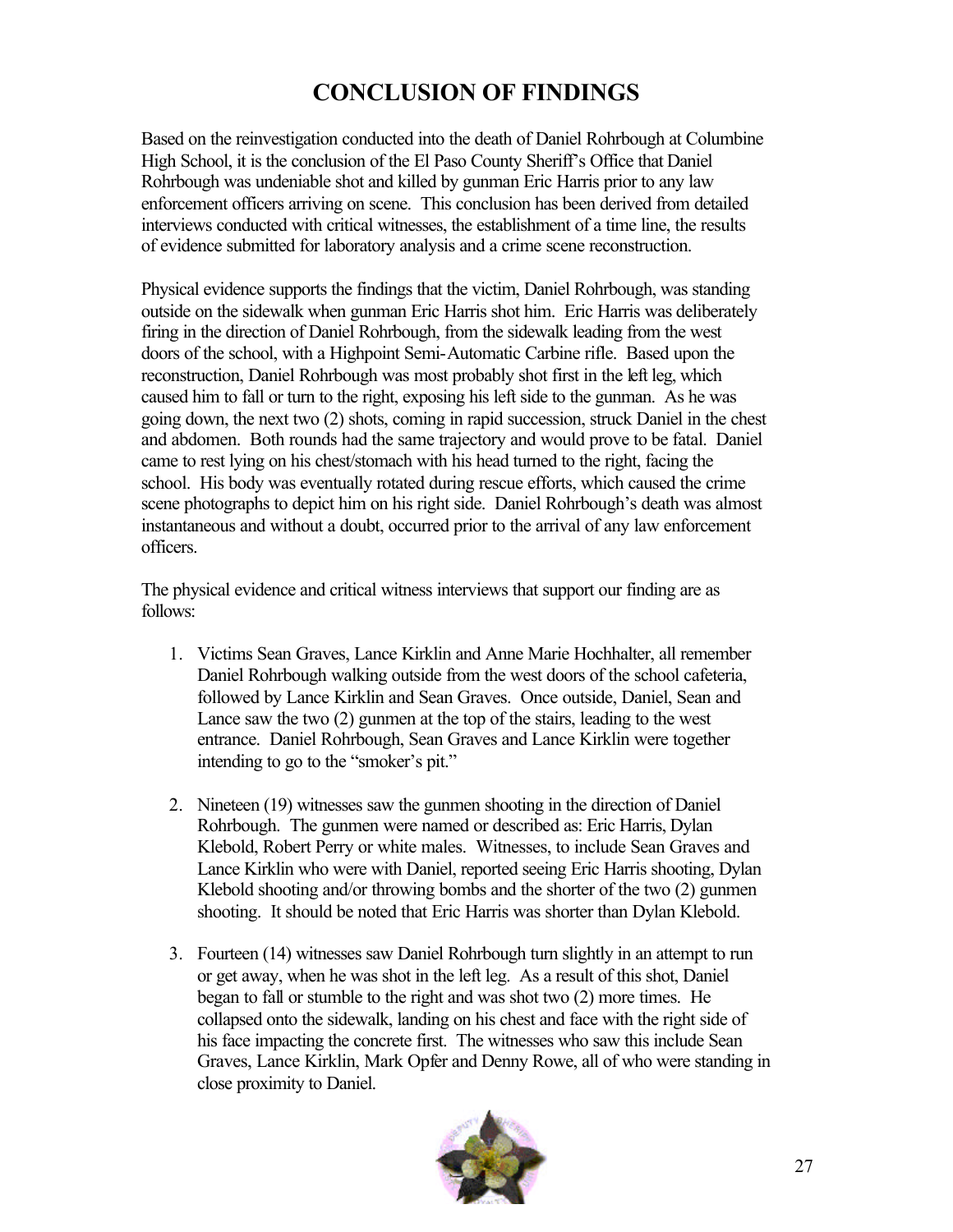- 4. The videotape from the school cafeteria shows students rushing to the west windows and looking outside at 11:22 a.m., as the shooting was taking place.
- 5. Twenty-two (22) witnesses saw Daniel Rohrbough lying face down on the sidewalk with his head turned to the right. Daniel is observed prone, immediately after the first shots are heard, lying motionless, with blood already on his clothing and pooling onto the concrete. The witnesses who saw this include both victims shot within seconds of Daniel, Lance Kirklin and Sean Graves.



- 6. Witnesses reported seeing a gunman, described as Dylan Klebold or a white male, walk down the stairs and shoot Lance Kirklin at close range. The witnesses did not see or hear any other shots fired by the gunman. Among the witnesses who saw this are shooting victims Sean Graves and Lance Kirklin, both shot within seconds of Daniel, and found by Emergency Medical personnel lying within a few feet of him.
- 7. Of the one hundred eight (108) witnesses reinterviewed from Columbine High School, only Jayson Autenrieth and Keith Parkinson believe they saw a law enforcement officer on scene before the shooting started. Both Jayson Autenrieth and Keith Parkinson think the school resource officer, Deputy Neil Gardner, may have been on scene. *Deputy Neil Gardner was carrying a Sig Sauer .45 caliber handgun with hollow point ammunition.*
- 8. Deputy Neil Gardner, the school resource officer, arrived on scene at 11:24 a.m., and exchanged gunfire with a suspect, later identified as Eric Harris. Eric Harris was observed firing a high-powered rifle. The Highpoint Semi-Automatic Carbine Rifle, bought by Robyn Anderson for Eric Harris, is a carbine rifle and the Intra-Tech Semi-Automatic is a pistol. After the exchange of gunfire, Eric Harris retreated into the school and never returned back outside.
- 9. Karen Nielsen telephoned 911 from the teacher's lounge and told the 911 operators that three (3) students were down. She described their injuries and specifically said one of the individual's was not breathing (later identified as Daniel Rohrbough). The other two (2) students were Sean Graves and Lance Kirklin, both lying within feet of Daniel Rohrbough.
- 10. Denver Police Department was notified of the shootings at Columbine High School, at 11:31 a.m., when Officer John Leitz received a telephone call at the District 4 office from Columbine High School student Matt DePew. Matt placed the telephone call after personally seeing Daniel Rohrbough shot and lying face down on the ground.

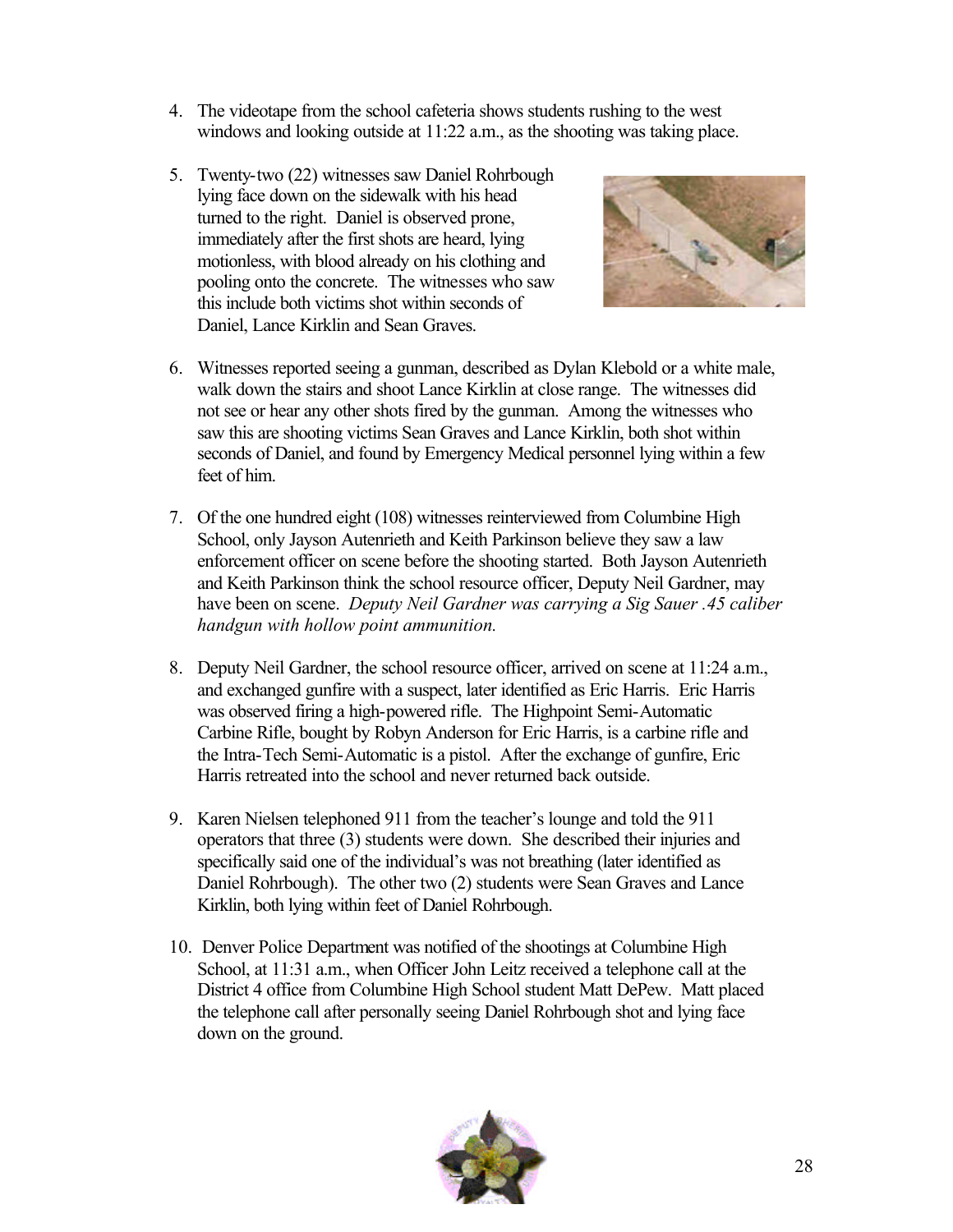- 11. Denver Police Department Sergeant Mark Drajam, Officer Henry Bloodworth, Officer Abel Gutierrez and Officer Greg Romero all arrive at Columbine High School before Sergeant Dan O'Shea. Prior to Sergeant O'Shea's arrival, all four (4) officers saw Daniel Rohrbough lying on the pavement, motionless.
- 12. Denver Police Department Sergeant Dan O'Shea radioed dispatch at 11:46 a.m., inquiring as to what was happening at Columbine High School. When told, he related he was enroute in civilian attire. Sergeant O'Shea was wearing blue jeans and a white T-shirt. Sergeant O'Shea eventually made his way to the area of the school's heating and cooling system, located on the west side, at 11:57 a.m.
- 13. Littleton Fire Department personnel responded to the southwest side of the school and checked the status of shooting victims Daniel Rohrbough, Sean Graves, Lance Kirklin and Anne Marie Hochhalter. Paramedic Monte Fleming and Firefighter Jerry Losasso both checked Daniel Rohrbough's vital signs. Daniel was cold to the touch, with reddish-purple livor mortis present on the face and no pulse. Both Paramedic Fleming and Firefighter Losasso declared Daniel dead.
- 14. Denver Police Department's SWAT team moved to the area where Daniel Rohrbough's body was located. Lieutenant Phelan checked Daniel Rohrbough and in doing so, rotated the body to his right side. During the check of Daniel Rohrbough, Sergeant O'Shea fired into the teacher's lounge window for cover.
- 15. As students and faculty members are being evacuated, numerous students ran around and jumped over Daniel Rohrbough's body. Eric Kritzer, a teacher at Columbine High School, says he saw Daniel's body and moved Daniel's hand in an attempt to identify the body.
- 16. During autopsy, Doctor Galloway noted the following information:
	- Daniel had an abrasion to his right cheek and contusions in the area above the right eyebrow and anterior hairline. These abrasions and contusions are consistent with Daniel falling and striking the right side of his face as reported by witnesses.
	- The clothing and skin around Daniel's gunshot wounds were void of any stippling or gunshot residue. This is consistent with the shots being fired from a distance greater than three (3) feet.
	- Medical evidence indicates the shot to the chest came before the shot to the abdomen. This is based on a lack of blood in the abdominal cavity. The abdominal shot lacerated the liver, which should have caused significant bleeding in the abdominal cavity. Because there was a lack of blood, the shot to the heart, which interrupted the circulatory system and blood flow, came first. Either shot would have been fatal.
	- The chest shot lacerated the heart and aorta, as well as perforating both the right and left lung. As a result, Daniel died within minutes after being shot.

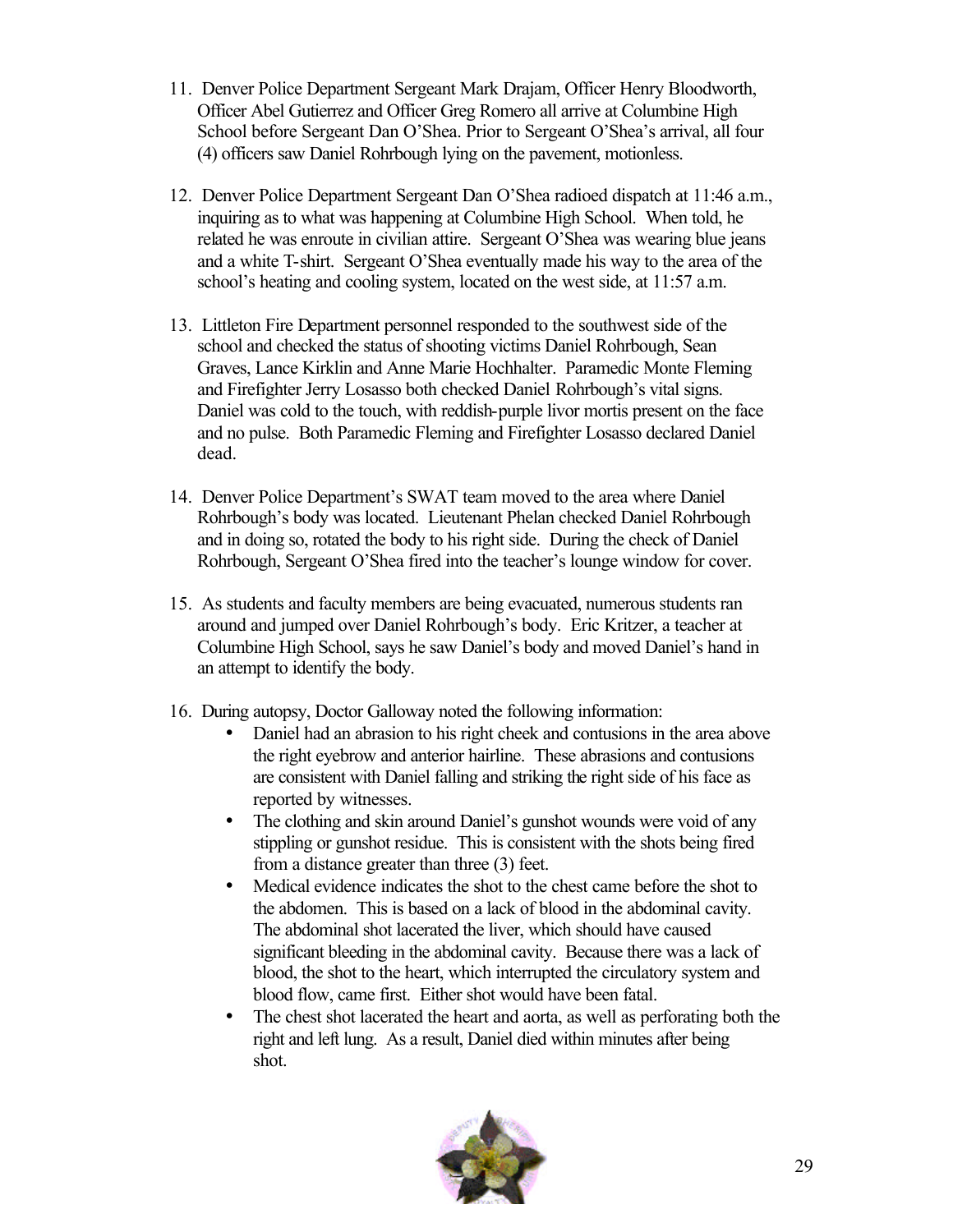- The shot to the chest and abdomen are parallel and at an upward angle consistent with Daniel falling or bending to his right.
- Both bullets entered the body on the left side and traversed left to right. The upper bullet traveled through the chest exiting out the right, upper back area.
- The spent bullet projectile recovered from Daniel's body at autopsy was confirmed as a 9mm bullet. Later during laboratory analysis, the bullet was confirmed by ballistics as being fired from Eric Harris' Highpoint Semi-Automatic Carbine Rifle. H.P. White Laboratory, Inc. and the Colorado Bureau of Investigation (CBI) made independent ballistic matches.



- Based on the size, shape and appearance of the exit wound on Daniel's back, that measured approximately three-eighths of an inch (3/8"), it was consistent with being caused by hardball ammunition as opposed to hollow point ammunition. Hardball ammunition or full metal-jacketed rounds generally travel through with minimal expansion. Hollow point ammunition is designed to expand upon penetration, causing a large, jagged exit wound. Eric Harris was firing full-jacketed rounds and Denver SWAT officers were firing hollow point ammunition.
- 17. H.P. White Laboratory, Inc., described the spent bullet projectile recovered from Daniel Rohrbough's body as a 9mm, full jacket round, with eight (8) lands and grooves and a right hand twist. Analysis on the Highpoint Semi-Automatic Carbine Rifle showed the weapon to have eight (8) lands and grooves with a right hand twist. The Heckler & Koch, MP-5 and Intra-Tech Semi-Automatic both have six  $(6)$  lands and grooves with a right hand twist.
- 18. With the fatal shots to both the chest and abdomen entering the body at similar angles, and the recovered spent bullet projectile from the abdomen confirmed as being fired from the Highpoint Semi-Automatic Carbine Rifle, one can most likely surmise the shot to the chest was also fired from the Highpoint Semi-Automatic Carbine Rifle. The basis for this conclusion is that the exit wound for the chest shot is consistent with ball or jacketed ammunition and Eric Harris was using full-jacketed rounds. All Denver Police Department SWAT Officers, to include Sergeant O'Shea, were shooting hollow point ammunition. Furthermore, if some other individual had shot Daniel Rohrbough besides Eric Harris, that person would have to have been standing directly along side Eric Harris, holding a gun at nearly the exact same height, angle, and fire the weapon within seconds prior to Eric Harris' shot, in order to duplicate the similar angles of the bullets

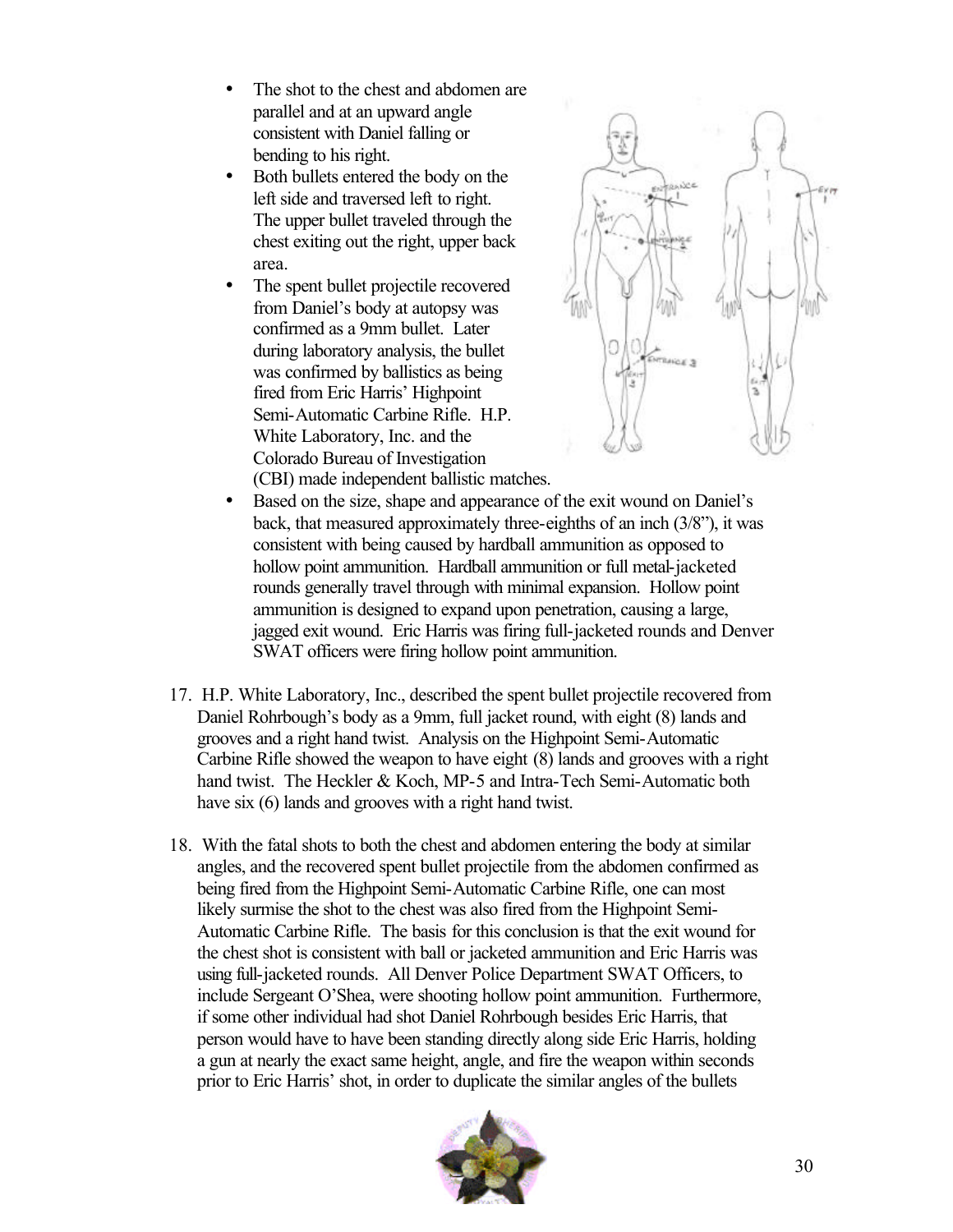entering Daniel's body while standing. According to the three (3) surviving victims in close proximity to Daniel, no one other than Eric Harris and Dylan Klebold were shooting.

19. During the crime scene reconstruction conducted at Columbine High School, string lines were strung to determine shot trajectories. A string line from the area where Eric Harris was shooting, drawn to the area where Daniel Rohrbough was located, showed a consistent bullet path to the bullet that passed through Daniel's body. This was replicated with a detective positioned at approximately the same height as Daniel, his left side facing the direction from where the shots were being fired and leaning to the right. While leaning to the right, the body contoured so the left shoulder was elevated, the head turned to the right, with the right shoulder closest to the ground, depicting someone falling to their right. The string line showed the shot placement as having a downward firing angle, but when the body is placed in a supine position, the trajectory is an upward angle. No other string lines depicting shot trajectory were capable of producing a similar wound path.

As for the written request Sheriff Stone sent to Sheriff Anderson, dated January 4, 2002, the four (4) specific requests relative to the events surrounding the death of victim Daniel Rohrbough have been thoroughly investigated.

The first request were statements attributed to Deputy Annette Walker (Smoker) of the Jefferson County Sheriff's Office. During the interview with Deputy Smoker, Deputy Smoker related she spoke with Sue Petrone, Daniel Rohrbough's mother, at Leawood Elementary School the day of April 21, 2002. During the conversation, Sue Petrone asked if students fleeing the school might have possibly trampled Daniel to death. Deputy Smoker replied that Daniel may have possibly saved lives by alerting other students in the cafeteria as to what was transpiring. However, Deputy Smoker said the statement about saving lives was an assumption on her behalf. The conversation was brief in content and consisted of small talk to pass time. Deputy Smoker adamantly denies ever telling Sue Petrone that Daniel was seen holding the door open for other students.

The second request was statements attributed to Deputy Jim Taylor of the Arapahoe County Sheriff's Office. Jim Taylor was contacted but refused to speak with detectives from the El Paso County Sheriff's Office on the advice of his attorney. However, before declining an interview, he did relate the written statement he provided to the Arapahoe County Sheriff's Office on December 31, 2001, was the "truth." In that written statement, he claims to have arrived on the northeast side of the school and met with his supervisor, Sergeant Ray Torrez. He and Sergeant Torrez were assigned to assist in the evacuation of students and at no time was he on the south side of the school. He continued by writing that he never saw Daniel Rohrbough get shot, hear any gunfire nor see any gunfire. The only statement he made to the Rohrbough family was that which was shown on television or reported in the newspaper. He concluded by writing, "It is not true that I saw Daniel Rohrbough get shot or any other person as stated in the newspaper."

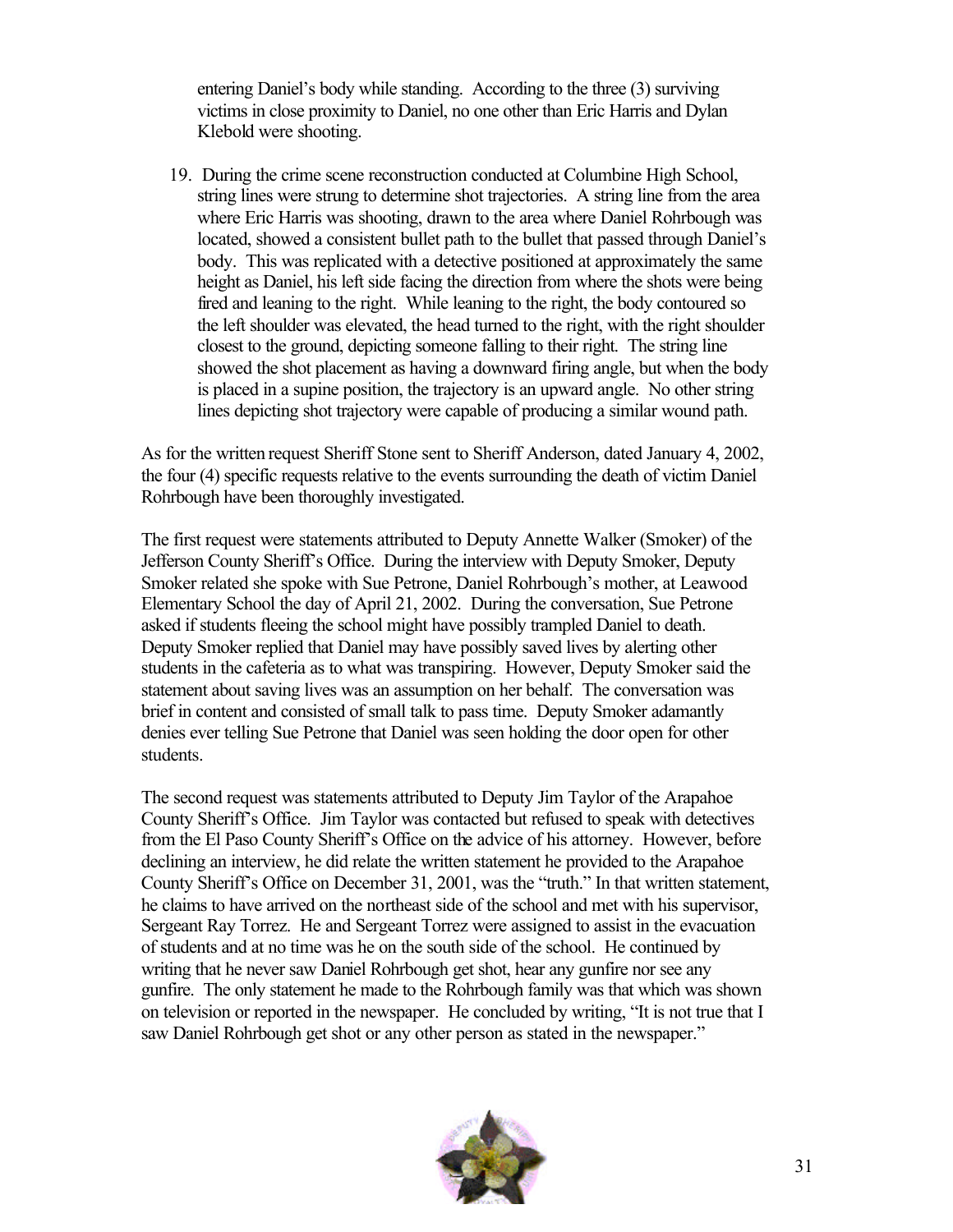The third request was statements attributed to Sergeant Daniel O'Shea of the Denver Police Department. During an interview with Sergeant O'Shea, he said he had a conversation with Cheryl Atzmiller and Celine Marquez. He did become emotional after Celine thanked him for his actions at Columbine High School because she, Celine, had two (2) children that also attended Columbine. As the conversation progressed, he told both Cheryl and Celine that he fired his weapon and his biggest fear that day was the possible harming of innocent people. However, he **adamantly** denies ever telling Cheryl or Celine he shot an innocent person.

The final request was to locate any witnesses that may have overheard any statements made by, or related to, the aforementioned individuals.

The only other individual involved in the conversation with Deputy Annette Walker (Smoker) was Sue Petrone. During an interview with the El Paso County Sheriff's Office, Sue Petrone confirmed she had a conversation with Deputy Walker. It took place at Leawood Elementary School, where Sue was taken to await information about her son, Daniel. However, the context of the conversation is completely different than what Deputy Walker (Smoker) related. Sue said Deputy Walker told her, Daniel was safe and out of harms way but returned to help other students. While helping others, Daniel was shot and killed. She cannot remember if Deputy Walker personally saw this or if it was told to Deputy Walker by her fiancée, Deputy Paul Smoker. Sue added that family members overheard the conversation.

As for statements attributed to Jim Taylor, Lieutenant Ray Torrez with the Arapahoe County Sheriff's Office was interviewed by the El Paso County Sheriff's Office. Lieutenant Torrez was a sergeant on the date of the Columbine High School shootings and Deputy Taylor's supervisor. Lieutenant Torrez said he arrived at Columbine High School first and once Deputy Taylor arrived, they worked together the entire time and at no time did he or Deputy Taylor ever go to the southwest side of Columbine High School.

In addition, Brian Rohrbough, Sue Petrone and Rich Petrone were all interviewed in detail. Sue and Rich Petrone believe former Deputy Jim Taylor was telling the truth when relaying his observations at Columbine High School. They believed his body language and facial expressions conveyed sincerity. Brian Rohrbough referred to the taped conversation as proof of what Jim Taylor said. A partial transcript of the conversation between Jim Taylor and the Petrones, that Brian Rohrbough released, was reviewed. There is no denying that Jim Taylor told of events involving Daniel Rohrbough, which he could not have witnessed at Columbine High School. The motivation for his comments could not be ascertained without conducting an interview with Jim Taylor. As to his precise actions that day, the matter is further complicated due to the fact he failed to prepare a written report documenting his actions on April 20, 1999.

The individuals present during the conversation with Sergeant O'Shea were his wife, Susan, Cheryl Atzmiller and Celine Marquez. Cheryl Atzmiller was interviewed and had spoke with Sergeant O'Shea about the Columbine High School shootings. During the conversation, Cheryl insisted Sergeant O'Shea never said he shot a student or even